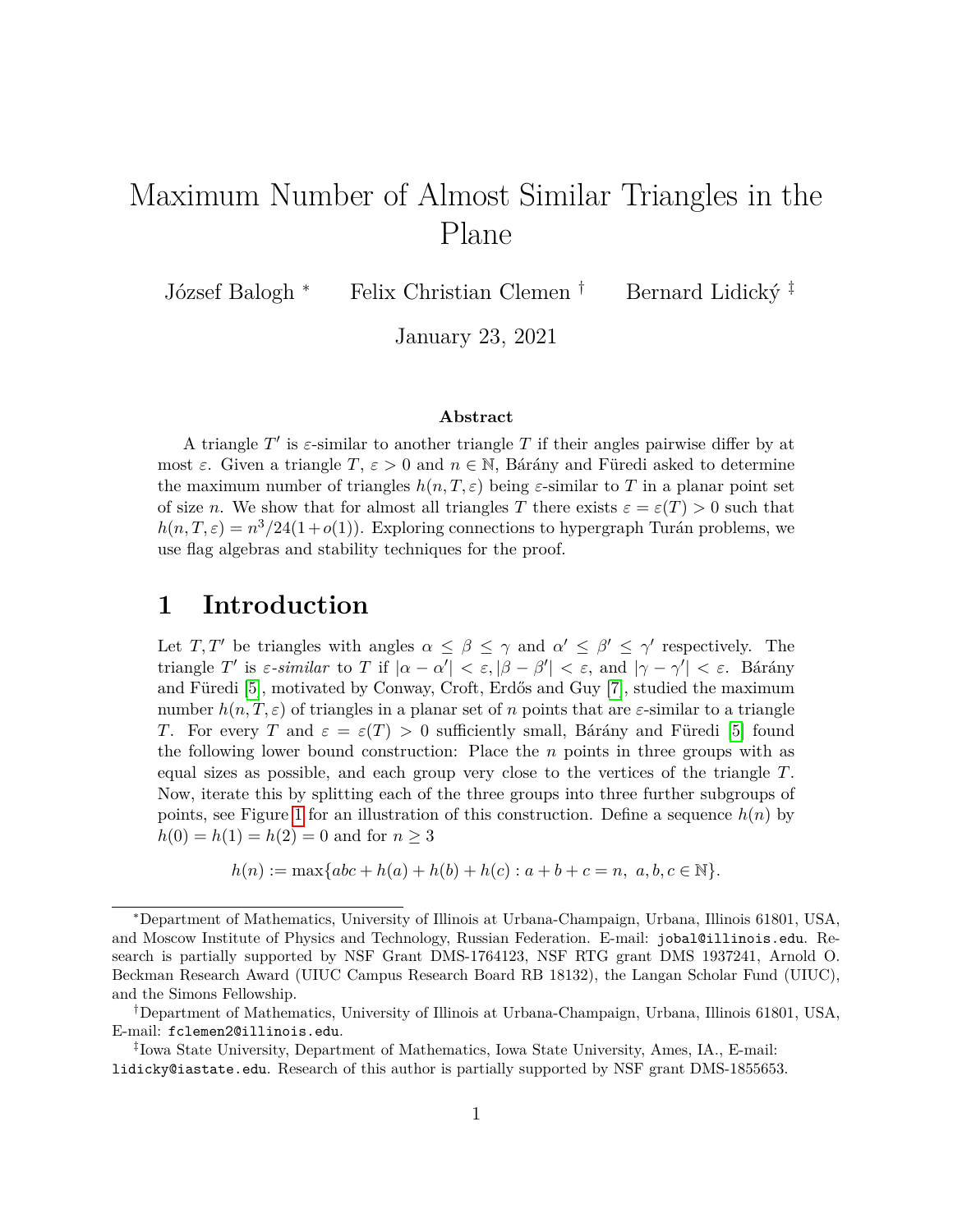

Figure 1: Construction sketch on 27 vertices.

<span id="page-1-0"></span>By the previously described construction, this sequence  $h(n)$  is a lower bound on  $h(n, T, \varepsilon)$ . For *T* being an equilateral triangle equality holds.

**Theorem 1.1** (Bárány, Füredi [\[5\]](#page-19-0)). Let T be an equilateral triangle. There exists  $\varepsilon_0 \geq 1^{\circ}$  *such that for all*  $\varepsilon \in (0, \varepsilon_0)$  *and all n we have*  $h(n, T, \varepsilon) = h(n)$ *. In particular, when n is a power of* 3*,*  $h(n, T, \varepsilon) = \frac{1}{24}(n^3 - n)$ *.* 

Bárány and Füredi  $[5]$  also found various examples of triangles *T* (e.g. the isosceles right angled triangle) where  $h(n, T, \varepsilon)$  is larger than  $h(n)$ .

The space of triangle shapes  $S \subseteq \mathbb{R}^3$  can be represented with triples  $(\alpha, \beta, \gamma) \in \mathbb{R}^3$ of angles  $\alpha, \beta, \gamma > 0$  with  $\alpha + \beta + \gamma = \pi$ . When we make statements about almost every triangle, we mean it in a measure theoretic sense, i.e. that there exists a set  $S' \subseteq S$ with the 2-dimensional Lebesque measure being 0 such that the statements holds for all triangles  $T \in S \setminus S'$ . In [\[5\]](#page-19-0) it also was proved that  $h(n, T, \varepsilon)$  can only be slightly larger than  $h(n)$  for almost every triangle  $T$ .

<span id="page-1-2"></span>**Theorem 1.2** (Bárány, Füredi [\[5\]](#page-19-0)). For almost every triangle T there is an  $\varepsilon > 0$  such *that*

$$
h(n, T, \varepsilon) \le 0.25072 \binom{n}{3} (1 + o(1)).
$$

The previously described construction gives a lower bound of  $0.25\binom{n}{3}(1 + o(1))$ . Bárány and Füredi [\[5\]](#page-19-0) reduced the problem of determining  $h(n, t, \varepsilon)$  to a hypergraph Turán problem and used the method of flag algebras, to get an upper bound on the cor-responding Turán problem. Flag algebras is a powerful tool invented by Razborov [\[13\]](#page-19-2), which has been used to solve problems in various different areas, including graph theory  $[10, 12]$  $[10, 12]$ , permutations  $[3, 14]$  $[3, 14]$  and discrete geometry  $[4, 11]$  $[4, 11]$ . An obstacle Bárány and Füredi  $[5]$  encountered is that the conjectured extremal example is an iterative construction and flag algebras tend to struggle with those. We will overcome this issue by using flag algebras only to prove a weak stability result and then use cleaning techniques to identify the recursive structure. Similar ideas have been used in [\[1\]](#page-19-9) and [\[2\]](#page-19-10). This allows us to prove the asymptotic result and for large enough *n* an exact recursion.

<span id="page-1-1"></span>**Theorem 1.3.** For almost every triangle T there is an  $\varepsilon = \varepsilon(T) > 0$  such that

$$
h(n, T, \varepsilon) = \frac{1}{4} {n \choose 3} (1 + o(1)).
$$
 (1)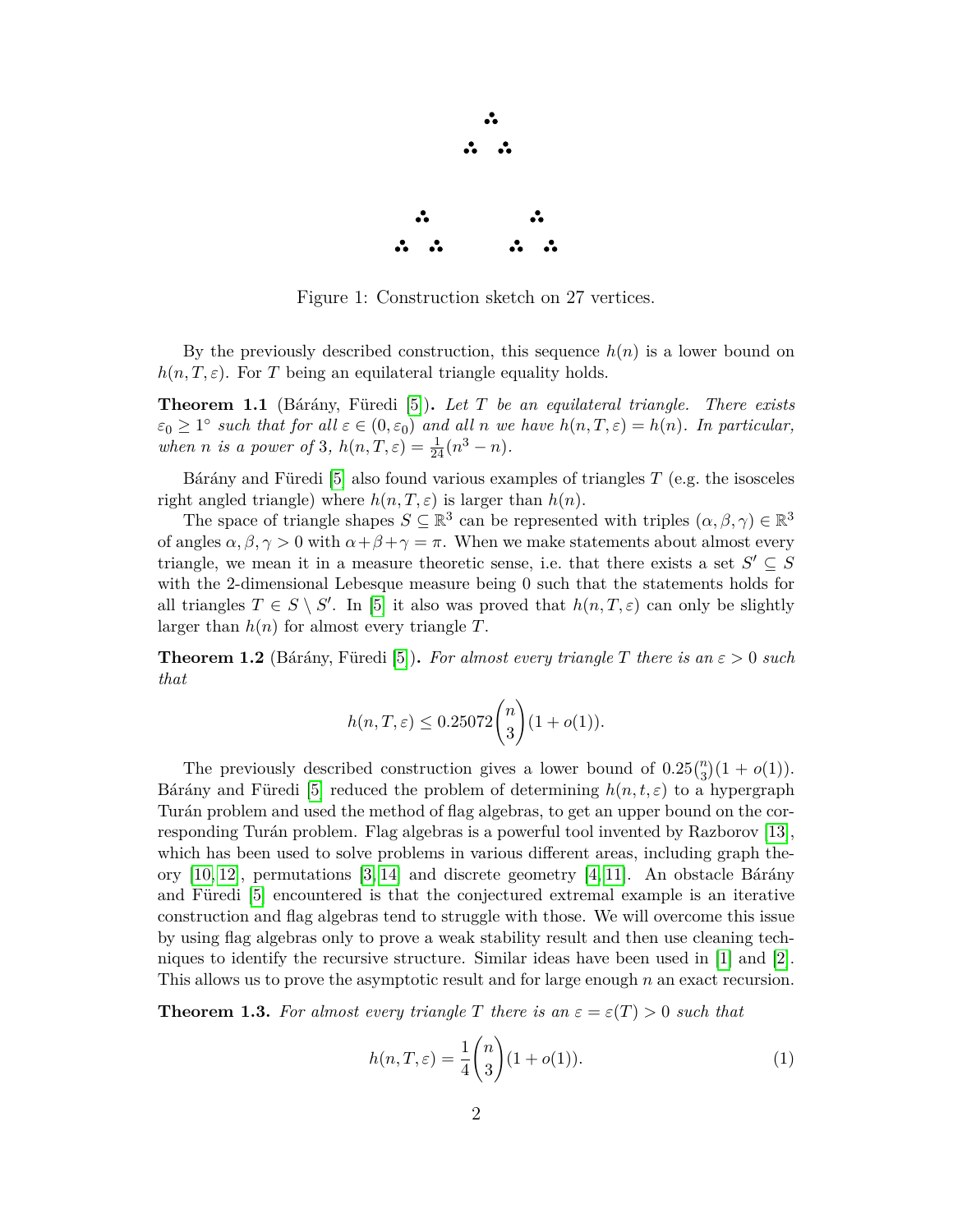<span id="page-2-0"></span>**Theorem 1.4.** *There exists*  $n_0$  *such that for all*  $n \geq n_0$  *and for almost every triangle T* there is an  $\varepsilon = \varepsilon(T) > 0$  *such that* 

$$
h(n,T,\varepsilon) = a \cdot b \cdot c + h(a,T,\varepsilon) + h(b,T,\varepsilon) + h(c,T,\varepsilon),\tag{2}
$$

*where*  $n = a + b + c$  *and*  $a, b, c$  *are as equal as possible.* 

We will observe that Theorem [1.4](#page-2-0) implies the exact result when *n* is a power of 3.

<span id="page-2-2"></span>**Corollary 1.5.** *Let n be a power of* 3*. Then, for almost every triangle T there is an*  $\varepsilon = \varepsilon(T) > 0$  *such that* 

<span id="page-2-3"></span>
$$
h(n,T,\varepsilon) = \frac{1}{24}(n^3 - n).
$$

The paper is organized as follows. In Section [2](#page-2-1) we introduce terminology and notation that we use, we establish a connection from maximizing the number of similar triangles to Turán problems; and we apply flag algebras in our setting to derive a weak stability result. In Section [3](#page-8-0) we apply cleaning techniques to improve the stability result and derive our main results. Finally, in Section [4](#page-16-0) we discuss further questions.

## <span id="page-2-1"></span>**2 Preparation**

#### **2.1 Terminology and Notation**

**Definition 2.1.** Let *G* be a 3-uniform hypergraph (shortly a 3-graph),  $H$  be a family of 3-graphs,  $v \in V(G)$  and  $A, B \subseteq V(G)$ . Then,

- *G* is  $H$ -free, if it does not contain a copy of any  $H \in \mathcal{H}$ .
- a 3-graph *G* on *n* vertices is *extremal* with respect to  $H$ , if *G* is  $H$ -free and  $e(G') \le$  $e(G)$  for every  $H$ -free 3-graph  $G'$  on  $n$  vertices. If it is clear from context, we only say *G* is extremal.
- for  $a, b \in V(G)$ , denote  $N(a, b)$  the *neighborhood* of a and b, i.e. the set of vertices  $c \in V(G)$  such that  $abc \in E(G)$ .
- we write  $L(v)$  for the *linkgraph* of *v*, that is the graph  $G'$  with  $V(G') = V(G) \setminus \{v\}$ and  $E(G')$  being the set of all pairs  $a, b$  with  $abv \in E(G)$ .
- we write  $L_A(v)$  for the linkgraph of *v* on *A*, that is the graph  $G'$  with  $V(G') = A \setminus \{v\}$ and  $E(G')$  being the set of all pairs  $a, b \subseteq A \setminus \{v\}$  with  $abv \in E(G)$ .
- we write  $L_{A,B}(v)$  for the (bipartite) linkgraph of *v* on  $A \cup B$ , that is the graph  $G'$ with  $V(G') = A \cup B \setminus \{v\}$  and  $E(G')$  being the set of all pairs  $a, b$  with  $a \in A, b \in B$ and  $abv \in E(G)$ .
- we denote by  $|L(v)|$ ,  $|L_A(v)|$  and  $|L_{A,B}(v)|$  the number of edges of the linkgraphs  $L(v)$ ,  $L_A(v)$  and  $L_{A,B}(v)$  respectively.

Define a 3-graph  $S(n)$  on *n* vertices recursively. For  $n = 1, 2$ , let  $S(n)$  be the 3-graph on *n* vertices with no edges. For  $n \geq 3$ , choose  $a \geq b \geq c$  as equal as possible such that  $n = a + b + c$ . Then, define  $S(n)$  to be the 3-graph constructed by taking vertex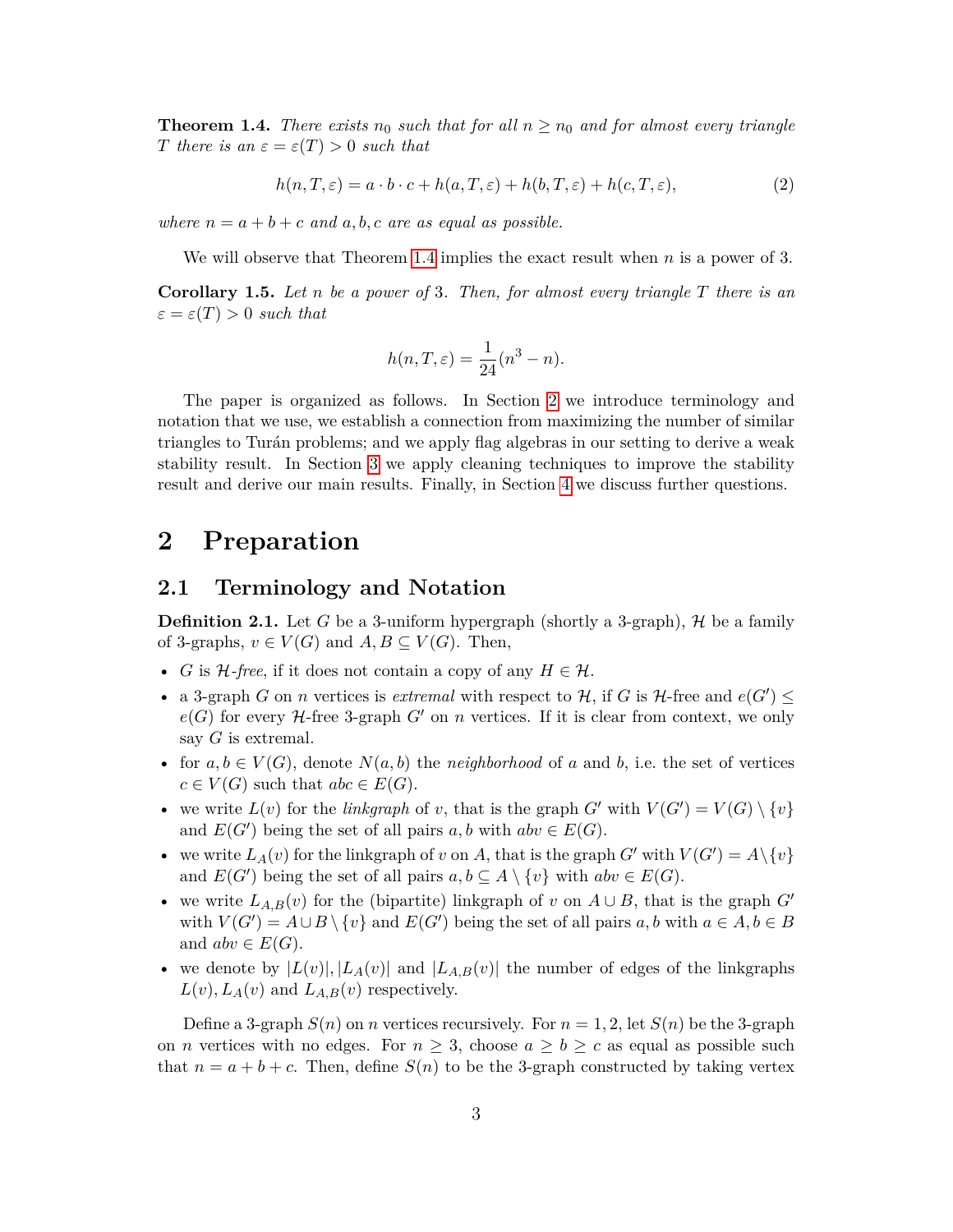disjoint copies of  $S(a)$ ,  $S(b)$  and  $S(c)$  and adding all edges with all 3 vertices coming from a different copy. Bárány and Füredi [\[5\]](#page-19-0) observed that  $|S(n)| \ge \frac{1}{24}n^3 - O(n \log n)$ .

Given a set  $B \subseteq \mathbb{C}$  and  $\delta > 0$ , we call the set  $U_{\delta}(B) := \{z : |z - b| < \delta \text{ for some } b \in \mathbb{C} \}$ *B*} the *δ*-*neighborhood* of *B*. If  $B = \{b\}$  for some  $b \in \mathbb{C}$ , abusing notation, we write  $U_{\delta}(b)$  for it.

### <span id="page-3-2"></span>**2.2 Forbidden subgraphs**

Given a finite point set  $P \subseteq \mathbb{R}^2$  in the plane, a triangle  $T \in S$  and an  $\varepsilon > 0$ , we denote  $G(P, T, \varepsilon)$  the 3-graph with vertex set  $V(G(P, T, \varepsilon)) = P$  and triples *abc* being an edge in  $G(P, T, \varepsilon)$  iff *abc* forms a triangle  $\varepsilon$ -similar to T. A 3-graph *H* is called *forbidden* if  $|V(H)| \leq 12$  and for almost every triangle shape  $T \in S$  there exists an  $\varepsilon = \varepsilon(T) > 0$ such that for every point set  $P \subseteq \mathbb{R}^2$ ,  $G(P,T,\varepsilon)$  is *H*-free. Denote F the family of all forbidden 3-graphs and  $\mathcal{T}_{\mathcal{F}} \subseteq S$  the set of all triangles T such that there exists  $\varepsilon = \varepsilon(T) > 0$  such that for every point set  $P \subseteq \mathbb{R}^2$ ,  $G(P, T, \varepsilon)$  is *F*-free. Given  $T \in \mathcal{T}_{\mathcal{F}}$ , we denote some  $\varepsilon(T) > 0$  to be a positive real number such that for every point set  $P \subseteq \mathbb{R}^2$ ,  $G(P, T, \varepsilon(T))$  is *F*-free.

In our definition of forbidden 3-graphs we restrict the size to be at most 12. The reason we choose the number 12 is that the largest forbidden subgraph we need for our proof has size 12 and we try to keep the family  $\mathcal F$  to be small.

We will prove Theorem [1.3,](#page-1-1) Theorem [1.4](#page-2-0) and Corollary [1.5](#page-2-2) for all triangles  $T \in \mathcal{T}_{\mathcal{F}}$ . Note that by the definition of F, almost all triangles are in  $\mathcal{T}_\mathcal{F}$ . Bárány and Füredi [\[5\]](#page-19-0) determined the following hypergraphs to be members of  $\mathcal{F}$ .

<span id="page-3-0"></span>**Lemma 2.2** (Bárány and Füredi [\[5\]](#page-19-0), see Lemma 11.2). The following hypergraphs are *members of* F*.*

- $K_4^- = \{123, 124, 134\}$ •  $L_4 = \{123, 124, 156, 256, 345\}$
- $C_5^- = \{123, 124, 135, 245\}$   $L_5 = \{123, 124, 135, 146, 356\}$
- $C_5^+ = \{126, 236, 346, 456, 516\}$   $L_6 = \{123, 124, 145, 346, 356\}$
- $L_2 = \{123, 124, 125, 136, 456\}$   $P_7^- = \{123, 145, 167, 246, 257, 347\}.$
- $L_3 = \{123, 124, 135, 256, 346\}$

For the non-computer assisted part our proof, we will need to extend this list. For the computer assisted part, we excluded additional graphs on 7 and 8 vertices.

<span id="page-3-1"></span>**Lemma 2.3.** *The following hypergraphs are members of* F*.*

- $L_7 = \{123, 124, 125, 136, 137, 458, 678\}$
- $L_8 = \{123, 124, 125, 136, 137, 468, 579, 289\}$
- $L_9 = \{123, 124, 125, 136, 237, 469, 578, 189\}$
- $L_{10} = \{123, 124, 125, 126, 137, 138, 239, 58a, 47b, 69c, abc\}.$

Note that this is not the complete list. To verify that those hypergraphs are forbidden, we will we use the same method as Barany and Füredi  $[5]$  used to show that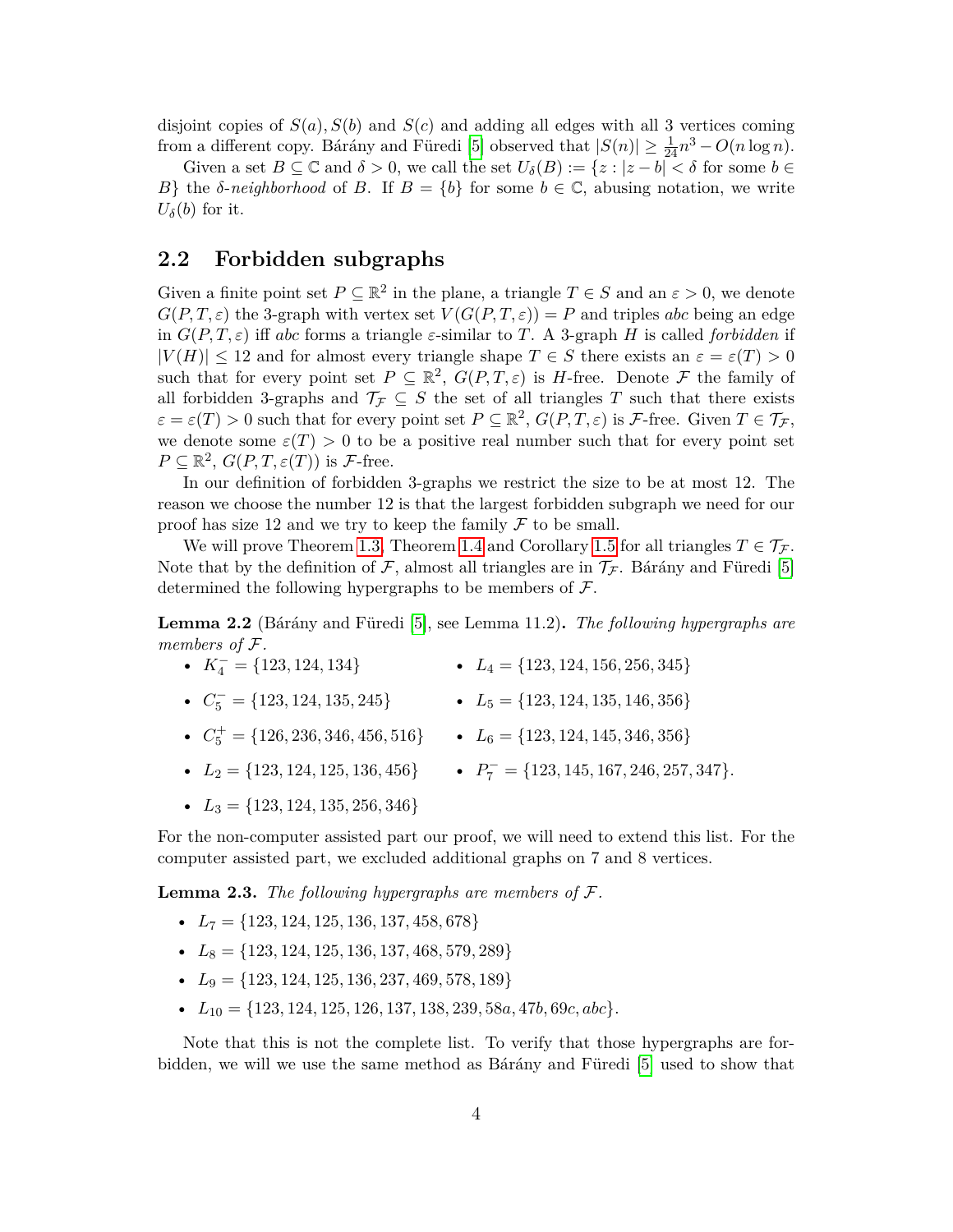the hypergraphs from Lemma [2.2](#page-3-0) are forbidden. For sake of completeness, we repeat their argument here.

*Proof.* We call a 3-graph *H* on *r* vertices *dense* if there exists a vertex ordering  $v_1, v_2, \ldots, v_r$  such that for every  $3 \leq i \leq r-1$  there exists exactly one edge  $e_i \in$  $E(H[\{v_1, \ldots, v_i\}])$  containing  $v_i$ , and there exists exactly two edges  $e_r, e'_r$  containing  $v_r$ . Note that  $L_7, L_8, L_9$  and  $L_{10}$  are dense.

For convenience, we will work with a different representation of triangles shapes. A triangle shape  $T \in S$  is characterized by a complex number  $z \in \mathbb{C} \setminus \mathbb{R}$  such that the triangle with vertices  $0, 1, z$  is similar to  $T$ . Note that there are at most twelve complex numbers *w* such that the triangle  $\{0, 1, w\}$  is similar to *T*.

Let *H* be a dense hypergraph on *r* vertices with vertex ordering  $v_1, \ldots, v_r$  and let  $P = \{p_1, \ldots, p_r\} \subseteq \mathbb{R}^2$  be a point set such that  $G(P, T, \varepsilon)$  contains *H* (with  $p_i$ ) corresponding to  $v_i$ , where  $\varepsilon$  is small enough such that the following argument holds. Let  $\delta > 0$  be sufficiently small. Without loss of generality, we can assume that  $p_1 =$  $(0,0)$  and  $p_2 = (1,0)$ . Now, since *H* is dense,  $v_1v_2v_3 \in E(H)$  and therefore  $p_1p_2p_3$  forms a triangle *ε*-similar to *T*. Therefore, there exists at most 12 points (which are functions in *z*) such that  $p_3$  is in a  $\delta$ -neighborhood of one of them. Since,  $v_4$  is contained in some edge with vertices from  $\{v_1, v_2, v_3, v_4\}$ , there are at most  $12 \cdot 12 = 144$  points (which are functions in  $z$ ) such that  $q_4$  is in a  $\delta$ -neighborhood of one of them. Continuing this argument, we find functions  $f_{i,j}(z)$  in  $z$  where  $3 \leq i \leq r-1$  and  $j \leq 12^{r-3}$  such that

$$
(p_3, p_4, \ldots, p_r) \in U_{\delta}(f_{3,j}(z)) \times U_{\delta}(f_{4,j}(z)) \times \ldots \times U_{\delta}(f_{r-1,j}(z))
$$

for some  $j \leq 12^{r-3}$ . Since *H* is dense,  $v_r$  is contained in exactly two edges  $e_r$  and  $e'_r$ . For each  $j \leq 12^{r-3}$ , because  $v_k \in e_r$ , there exists at most 12 points  $f_{r,j,\ell}(z)$  where  $\ell \leq 12$  such that

$$
p_k \in U_{\delta}\left(f_{r,j,\ell}(z)\right).
$$

Similarly, because  $v_k \in e'_r$ , there exists at most 12 points  $g_{r,j,\ell}(z)$  where  $\ell' \leq 12$  such that

<span id="page-4-2"></span><span id="page-4-0"></span>
$$
p_k \in U_{\delta}\left(g_{r,j,\ell'}(z)\right).
$$

Thus,

$$
p_k \in \bigcup_{\ell,\ell' \leq 12} U_{\delta}\left(f_{r,j,\ell}(z)\right) \cap U_{\delta}\left(g_{r,j,\ell'}(z)\right). \tag{3}
$$

Note that if there exists a *z* such that for each  $1 \leq j \leq 12^{r-3}$  none of the equations

$$
f_{r,j,\ell}(z) = g_{r,j,\ell'}(z), \qquad 1 \le \ell, \ell' \le 12 \tag{4}
$$

hold, then we can choose  $\varepsilon > 0$  such that

<span id="page-4-1"></span>
$$
\delta < \frac{1}{3} \max_{\ell, \ell'} |f_{r,j,\ell}(z) - g_{r,j,\ell'}(z)|,\tag{5}
$$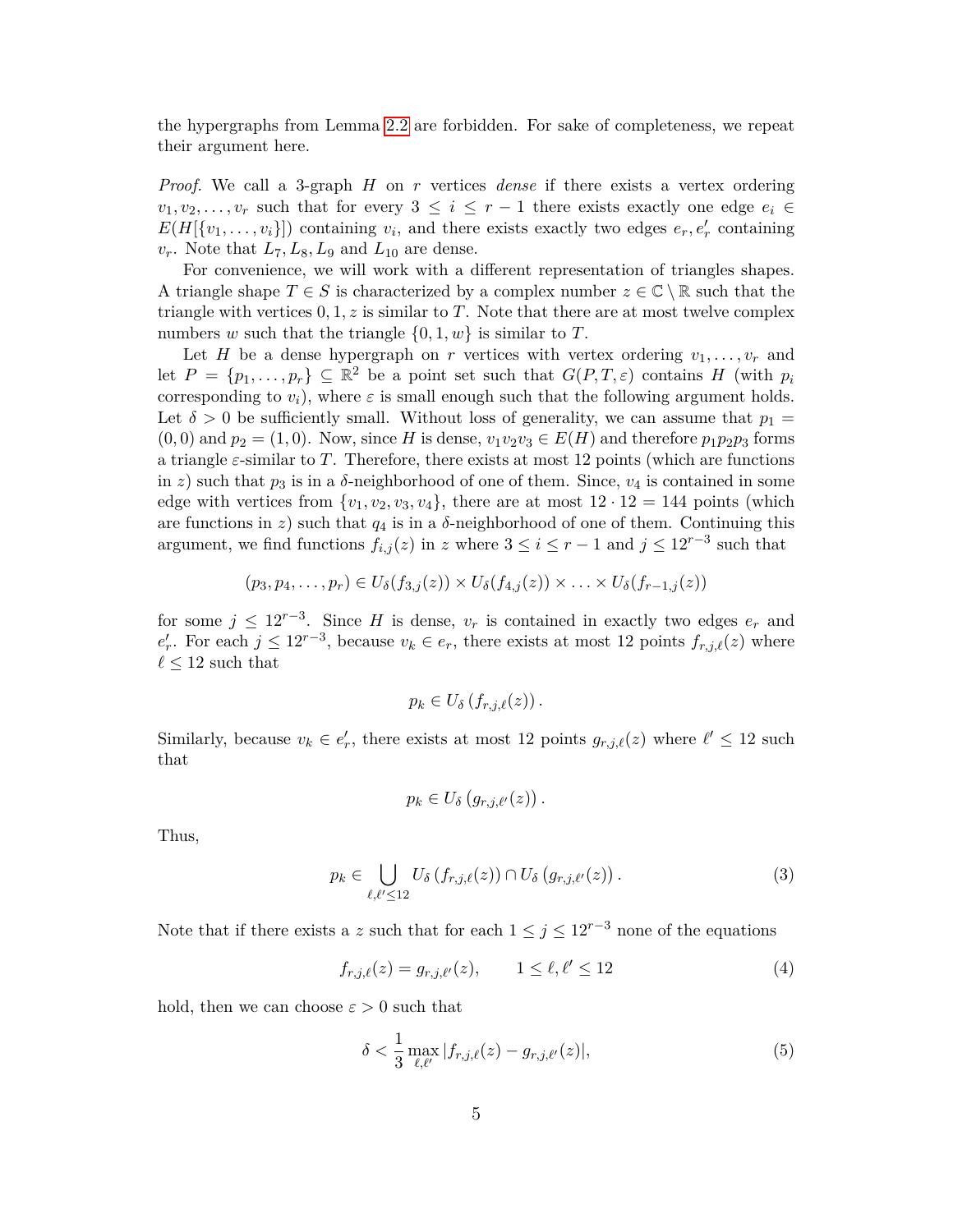and therefore the set in [\(3\)](#page-4-0) is empty, contradicting that  $G(P, T, \varepsilon)$  contains a copy of *H*. Note that, because of [\(5\)](#page-4-1),  $\varepsilon$  depends on *z* and therefore on *T*. If we could find one  $z \in \mathbb{C}$  not satisfying any of the equations in [\(4\)](#page-4-2), then each of the equations is non-trivial (the solution space is not  $\mathbb{C}$ ). Thus, for each equation the solution set has Lebesque measure 0. Since there are only at most  $12^{r-2}$  equations, the union of the solution sets still has measure 0. Thus, we can conclude that for almost all triangles *T* there exists  $\varepsilon$  such that  $G(P, T, \varepsilon)$  is *H*-free for every point set *P*. It remains to show that for  $H \in \{L_7, L_8, L_9, L_{10}\}\$  there exists  $z \in \mathbb{C}$  not satisfying any of the equations in [\(4\)](#page-4-2). We will show this for a *z* corresponding to the equilateral triangle  $(z = \frac{1}{2} + i \cdot \frac{\sqrt{3}}{2})$  $\frac{\sqrt{3}}{2}$ ). For *T* being the equilateral triangle, there are at most 2*r*−<sup>2</sup> equations to check. Because of the large amount of cases, we will use a computer to verify it.

Our computer program is a simple brute force recursive approach. It starts by embedding  $p_1 = (0,0)$  and  $p_2 = (1,0)$ . For each subsequent  $3 \leq i \leq r$  it tries both options for embedding  $p_i$  dictated by  $e_i$ . Finally, it checks if the points forming  $e'_r$  form an equilateral triangle. If in none of the  $2^{r-2}$  generated point configurations the points of  $e'$  form an equilateral triangle, then *H* is a member of  $\mathcal{F}$ . An implementation of this algorithm in python is available at <http://lidicky.name/pub/triangle>. This completes the proof of Lemma [2.3.](#page-3-1)

Instead of Theorem [1.3](#page-1-1) we will actually prove the following stronger result.

<span id="page-5-0"></span>**Theorem 2.4.** *We have*

$$
\operatorname{ex}(n, \mathcal{F}) = 0.25 \binom{n}{3} (1 + o(1)).
$$

First, we observe that Theorem [2.4](#page-5-0) implies Theorem [1.3.](#page-1-1) Let  $P \subseteq \mathbb{R}^2$  be a point set of size *n* and let  $T \in \mathcal{T}_{\mathcal{F}}$ . Then,  $G(P, T, \varepsilon(T))$  is *F*-free. Now, the number of  $\varepsilon$ -similar triangles *T* equals the number of edges in  $G(P, T, \varepsilon(T))$ . Since  $G(P, T, \varepsilon(T))$  is *F*-free, we have

<span id="page-5-1"></span>
$$
h(n, T, \varepsilon) \le \exp(n, \mathcal{F}).
$$

Therefore, Theorem [2.4](#page-5-0) implies Theorem [1.3.](#page-1-1)

### **2.3 A structural result via Flag Algebras**

It is a standard application of flag algebras to determine an upper bound for  $ex(n, \mathcal{G})$ given a family  $\mathcal G$  of 3-uniform hypergraphs. Running the method of flag algebras on 7 vertices, Bárány and Füredi [\[5\]](#page-19-0) obtained

$$
ex(n, \mathcal{F}) \le ex(n, \{K_4^-, C_5^-, C_5^+, L_2, L_3, L_4, L_5, L_6, P_7^-\}) \le 0.25072 \binom{n}{3} (1 + o(1)).
$$
 (6)

It is conjectured in [\[9\]](#page-19-11) that  $ex(n, \{K_4^-, C_5\}) = 0.25\binom{n}{3}(1 + o(1))$ . We note that when running flag algebras on 8 vertices and forbidding more 3-graphs in  $\mathcal{F}$ , then we can obtain the following improved bound.

<span id="page-5-2"></span>
$$
ex(n, \mathcal{F})) \le 0.2502 {n \choose 3} (1 + o(1)). \tag{7}
$$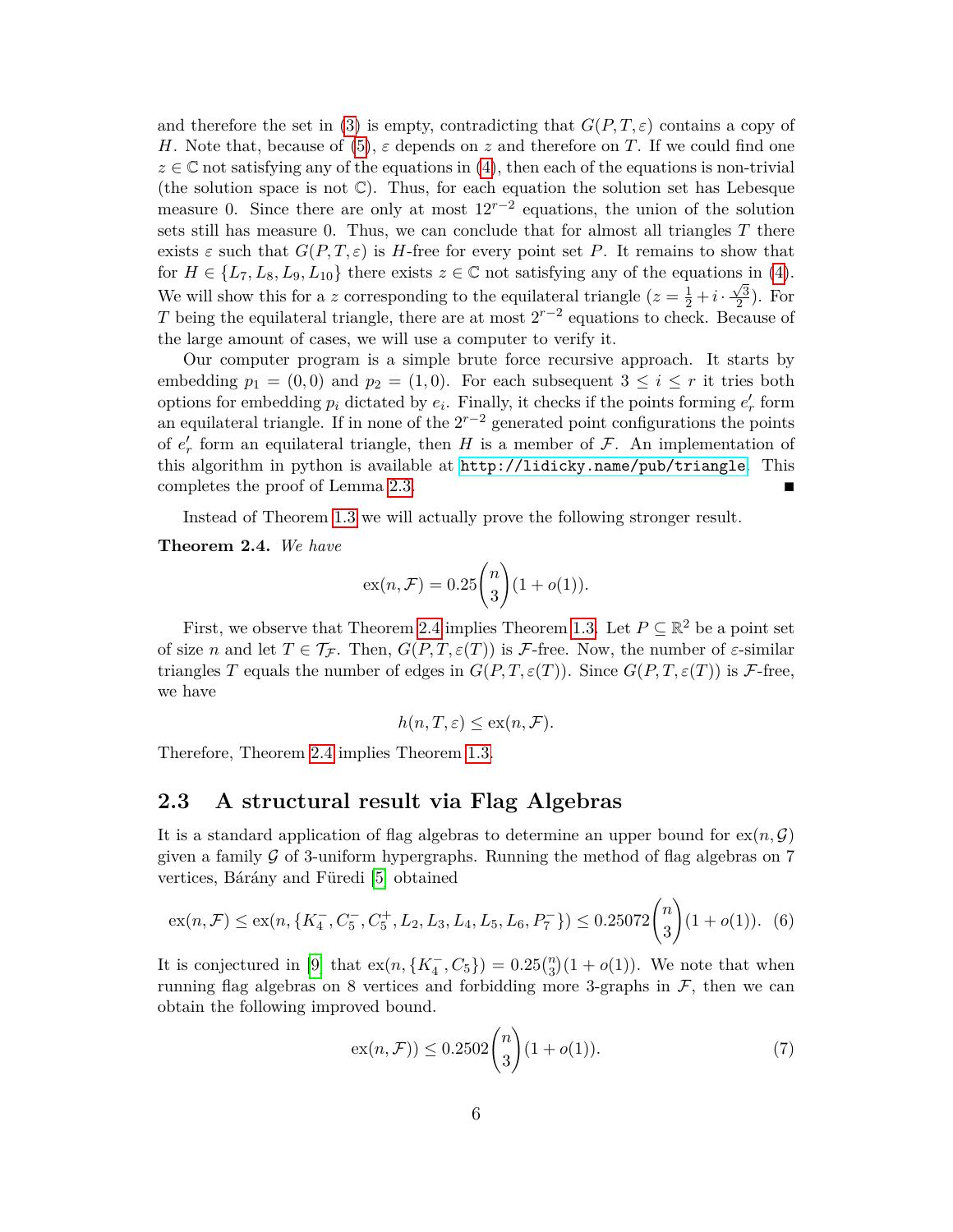Note that Conjecture [4.2](#page-17-0) is a significant strengthening of  $(6)$  and  $(7)$ . We use flag algebras to prove a stability result. For an excellent explanation of flag algebras in the setting of 3-graphs see [\[9\]](#page-19-11). Here, we will focus on the formulation of the problem rather than providing a formal explanation of the general method. As a consequence, we obtain the following lemma, which gives the first rough structure of extremal constructions. This approach was developed in [\[1\]](#page-19-9) and [\[2\]](#page-19-10).

<span id="page-6-1"></span>**Lemma 2.5.** Let  $n \in \mathbb{N}$  be sufficiently large and let G be an  $\mathcal{F}$ -free 3-graph on *n* vertices  $\{F(G) \geq 1/24n^3(1+o(1))\}$  *edges. Then there exists an edge*  $x_1x_2x_3 \in E(G)$  *such that for n large enough*

- (i) the neighborhoods  $N(x_1, x_2)$ ,  $N(x_2, x_3)$ , and  $N(x_1, x_3)$  are pairwise disjoint.
- (ii)  $\min\{|N(x_1, x_2)|, |N(x_2, x_3)|, |N(x_1, x_3)|\} \ge 0.26n$ .
- $(iii)$   $n |N(x_1, x_2)| |N(x_2, x_3)| |N(x_1, x_3)| \leq 0.012n$ .

*Proof.* Denote *Ti,j,k* the family of 3-graphs that are obtained from a complete 3-partite 3-graph with part sizes *i*, *j* and *k* by adding F-free 3-graphs in each of the three parts. Let *X* be a subgraph of *G* isomorphic to  $T_{2,2,1}$  on vertices  $x_1, x_1', x_2, x_2', x_3$  with edges  $x_1x_2x_3, x_1x_2x_3, x_1'x_2x_3, x_1'x_2x_3$ . Further, define

$$
A_1 := N(x_2, x_3) \cap N(x'_2, x_3), \quad A_3 := N(x_1, x_2) \cap N(x'_1, x_2) \cap N(x_1, x'_2) \cap N(x'_1, x'_2),
$$
  

$$
A_2 := N(x_1, x_3) \cap N(x'_1, x_3), \quad J := V(G) \setminus (A_1 \cup A_2 \cup A_3).
$$

Let  $a_i := |A_i|/n$  for  $1 \leq i \leq 3$ . Note that  $V(G) = A_1 \cup A_2 \cup A_3 \cup J$  is a partition, because the sets  $N(x_1, x_2)$ ,  $N(x_1, x_3)$  and  $N(x_2, x_3)$  are pairwise disjoint. Indeed, without loss of generality, assume  $N(x_1, x_2) \cap N(x_1, x_3) \neq \emptyset$ . Let  $v \in N(x_1, x_2) \cap N(x_1, x_3)$ . Then  $v, x_1, x_2, x_3$  spans at least 3 edges and therefore *G* contains a copy of  $K_4^-$ , a contradiction. We choose *X* such that

<span id="page-6-0"></span>
$$
a_1a_2 + a_1a_3 + a_2a_3 - \frac{1}{4} \left( a_1^2 + a_2^2 + a_3^2 \right)
$$
 (8)

is maximized. Flag algebras can be used to give a lower bound on the expected value of [\(8\)](#page-6-0) for *X* chosen uniformly at random and therefore also a lower bound on [\(8\)](#page-6-0) when *X* is chosen to maximize [\(8\)](#page-6-0).

Let *Z* be a fixed *labeled* subgraph of *G* belonging to  $T_{i',j',k'}$ . Denote by  $T_{i,j,k}(Z)$ the family of subgraphs of *G* that contain *Z*, belong to  $T_{i,j,k}$ , where  $i' \leq i, j' \leq j$ , and  $k' \leq k$ , and the natural three parts of *Z* are mapped to the same 3 parts in  $T_{i,j,k}(Z)$ . The normalized number of  $T_{i,j,k}(Z)$  is

$$
t_{i,j,k}(Z) := \frac{|T_{i,j,k}(Z)|}{\binom{n-|V(Z)|}{i+j+k-|V(Z)|}}.
$$

The subgraphs of *G* isomorphic to  $T_{i,j,k}$  are denoted by  $T_{i,j,k}(\emptyset)$ . The normalized number is

$$
t_{i,j,k} := \frac{|T_{i,j,k}(\emptyset)|}{\binom{n}{i+j+k}}.
$$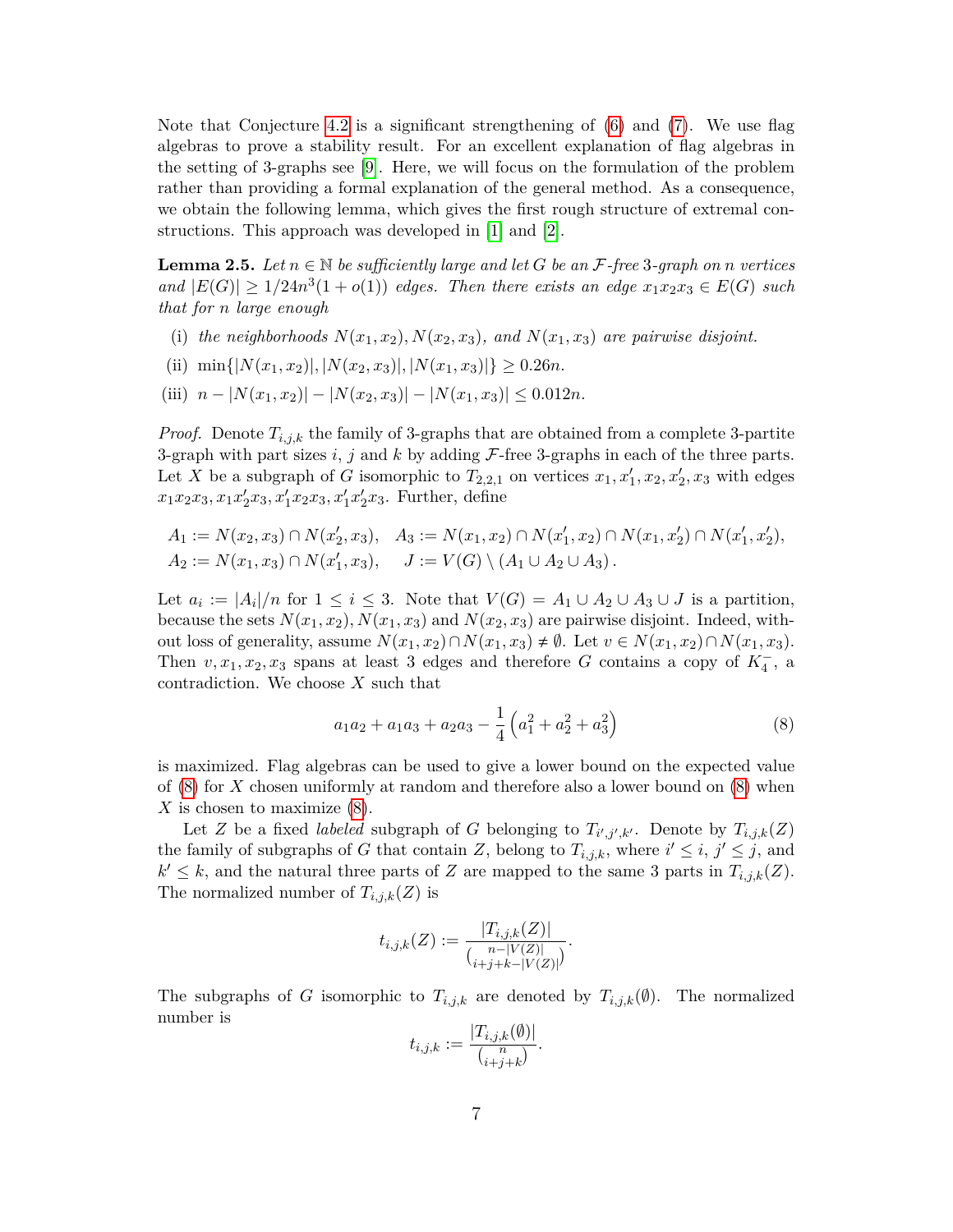Notice that  $a_1 = t_{3,2,1}(X) + o(1)$ ,  $2a_1a_2 = t_{3,3,1}(X) + o(1)$ , and  $a_1^2 = t_{4,3,1}(X) + o(1)$ . We start with [\(8\)](#page-6-0) and obtain the following.

$$
\left(a_{1}a_{2} + a_{1}a_{3} + a_{2}a_{3} - \frac{1}{4}\left(a_{1}^{2} + a_{2}^{2} + a_{3}^{2}\right)\right)n^{2}
$$
\n
$$
= \left(2a_{1}a_{2} + 2a_{1}a_{3} + 2a_{2}a_{3} - \frac{1}{2}\left(a_{1}^{2} + a_{2}^{2} + a_{3}^{2}\right)\right)\left(\begin{matrix}n-5\\2\end{matrix}\right) + o(n^{2})
$$
\n
$$
= \left(t_{3,3,1}(X) + t_{3,2,2}(X) + t_{2,3,2}(X) - \frac{1}{2}\left(t_{4,2,1}(X) + t_{2,4,1}(X) + t_{2,2,3}(X)\right)\right)\left(\begin{matrix}n-5\\2\end{matrix}\right)
$$
\n
$$
+ o(n^{2})
$$
\n
$$
\geq \frac{1}{t_{2,2,1}\binom{n}{5}} \left(\sum_{Y \in T_{2,2,1}(0)} (t_{3,3,1}(Y) + t_{3,2,2}(Y) + t_{2,3,2}(Y) - \frac{1}{2}\left(t_{4,2,1}(Y) + t_{2,4,1}(Y) + t_{2,2,3}(Y)\right)\right)\left(\begin{matrix}n-5\\2\end{matrix}\right) + o(n^{2})
$$
\n
$$
\geq \frac{1}{t_{2,2,1}\binom{n}{5}} \left(9\,t_{3,3,1} + 12\,t_{3,2,2} - \frac{1}{2}\left(6\,t_{4,2,1} + 3\,t_{2,2,3}\right)\right)\left(\begin{matrix}n\\7\end{matrix}\right) + o(n^{2})
$$
\n
$$
= \frac{1}{7\,t_{2,2,1}} (3\,t_{3,3,1} + 3.5\,t_{3,2,2} - t_{4,2,1}) \left(\begin{matrix}n-5\\2\end{matrix}\right) + o(n^{2}).
$$

<span id="page-7-0"></span>**Claim 2.6.** *Using flag algebras, we get that if*  $t_{1,1,1} \geq 0.25$  *then* 

$$
\frac{1}{7 t_{2,2,1}} \left(3 t_{3,3,1} + 3.5 t_{3,2,2} - t_{4,2,1}\right) \ge \frac{1.2814228}{7 \cdot 0.37502377} > 0.48813.
$$

The calculations for Claim [2.6](#page-7-0) are computer assisted; we use CSDP [\[6\]](#page-19-12) to calculate numerical solutions of semidefinite programs. The data files and programs for the calculations are available at <http://lidicky.name/pub/triangle>. Claim [2.6](#page-7-0) gives a lower bound on [\(8\)](#page-6-0) as follows

$$
a_1 a_2 + a_1 a_3 + a_2 a_3 - \frac{1}{4} \left( a_1^2 + a_2^2 + a_3^2 \right) \ge \frac{1.2814228}{14 \cdot 0.37502377} > 0.24406. \tag{9}
$$

Notice that if  $a_1 = a_2 = a_3 = \frac{1}{3}$  $\frac{1}{3}$ , then [\(8\)](#page-6-0), which is the left hand side of [\(9\)](#page-7-1), is 0.25. The conclusions (ii) and (iii) of Lemma [2.5](#page-6-1) can be obtained from [\(9\)](#page-7-1). Indeed, assume  $a_1 < 0.26$ . Then,

<span id="page-7-1"></span>
$$
a_1a_2 + a_1a_3 + a_2a_3 - \frac{1}{4} \left( a_1^2 + a_2^2 + a_3^2 \right)
$$
  
\n
$$
\le a_1(1 - a_1) + \left( \frac{1 - a_1}{2} \right)^2 - \frac{1}{4} \left( a_1^2 + 2 \left( \frac{1 - a_1}{2} \right)^2 \right)
$$
  
\n
$$
= -\frac{9}{8}a_1^2 + \frac{3}{4}a_1 + \frac{1}{8} < -\frac{9}{8}0.26^2 + \frac{3}{4}0.26 + \frac{1}{8} = 0.24325,
$$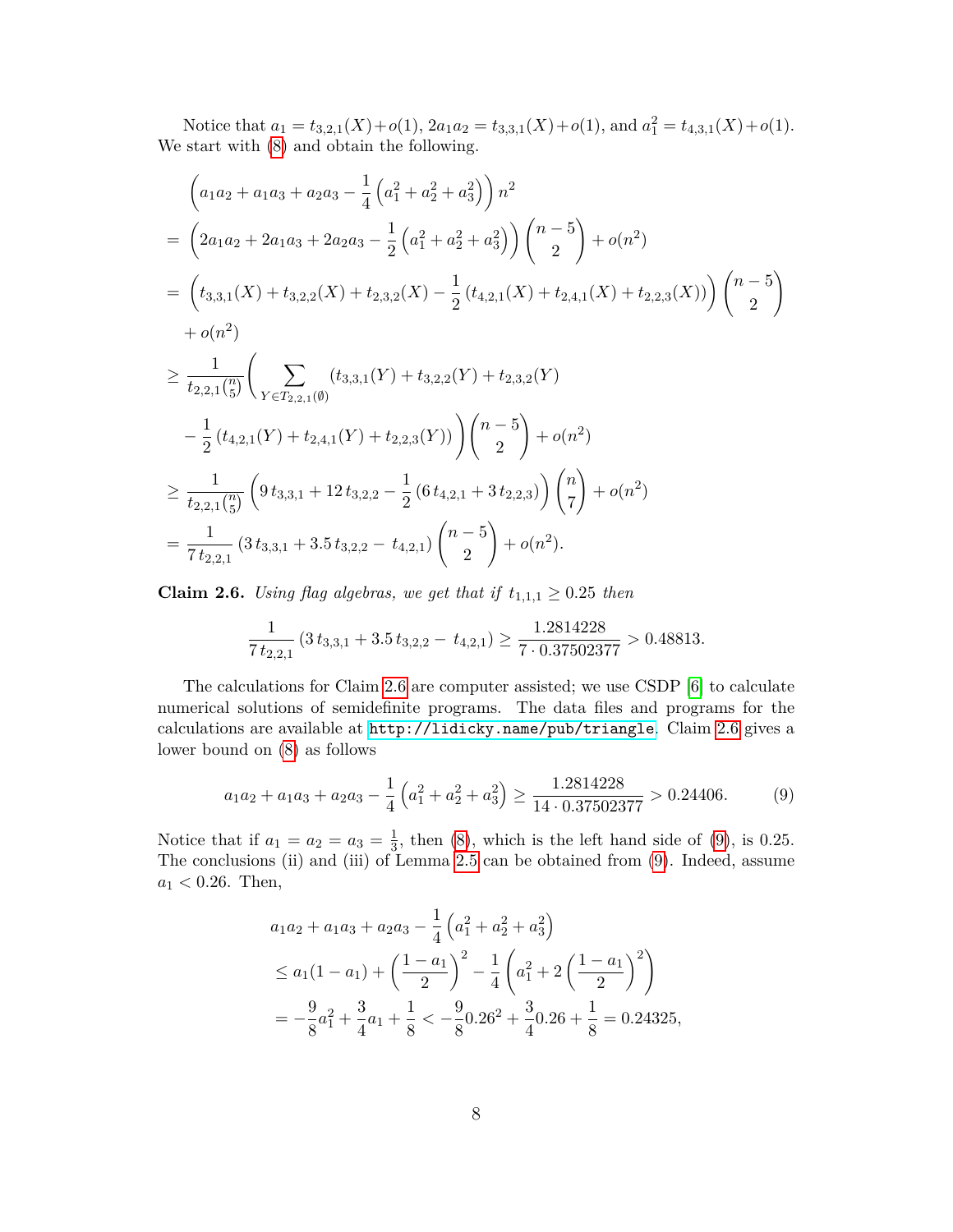contradicting [\(9\)](#page-7-1). Thus, we have  $a_1 \geq 0.26$ , concluding (ii). Next, assume  $a_1 + a_2 + a_3 \leq$ 0*.*988. Then,

$$
a_1a_2 + a_1a_3 + a_2a_3 - \frac{1}{4} \left( a_1^2 + a_2^2 + a_3^2 \right)
$$
  
\n
$$
\le a_1(0.988 - a_1) + \left( \frac{0.988 - a_1}{2} \right)^2 - \frac{1}{4} \left( a_1^2 + 2 \left( \frac{0.988 - a_1}{2} \right)^2 \right)
$$
  
\n
$$
= -\frac{9}{8} a_1^2 + 0.741a_1 + 0.122018 \le \frac{61009}{250000} < 0.244037,
$$

where in the last step we used that the maximum is obtained at  $a_1 = 247/750$ . This contradicts [\(9\)](#page-7-1). Thus, we have  $a_1 + a_2 + a_3 \geq 0.988$ , concluding (iii).

In the proof of Lemma [2.5,](#page-6-1) we chose a suitable copy of  $T_{2,2,1}$  to find the initial 3-partition. One could do the same approach by starting with base  $T_{1,1,1}$  instead. However, the resulting bounds would be weaker and not sufficient for the rest of the proof. This is caused by obtaining a lower bound on [\(8\)](#page-6-0) by taking a random base.

### <span id="page-8-0"></span>**3 Proof of Theorem [1.2](#page-1-2)**

In this section, we will strengthen our flag algebra result Lemma [2.5](#page-6-1) by applying cleaning techniques.

### **3.1 The top layer**

<span id="page-8-2"></span>**Lemma 3.1.** Let G be an F-free 3-graph on *n* vertices and  $|E(G)| \geq 1/24n^3(1+o(1))$ , satisfying  $|L(w)| \geq \frac{1}{8}n^2(1 + o(1))$  for every  $w \in V(G)$ . Then there exists an edge  $x_1x_2x_3 \in E(G)$  *such that for* 

$$
A_1 := N(x_2, x_3), \quad A_2 := N(x_1, x_3), \quad A_3 := N(x_1, x_2), \quad J := V(G) \setminus (A_1 \cup A_2 \cup A_3),
$$
  

$$
A'_1 := A_1 \setminus \{x_1\}, \quad A'_2 := A_2 \setminus \{x_2\}, \quad and \quad A'_3 := A_3 \setminus \{x_3\}
$$

*we have for n sufficiently large*

- $(a)$  0.26 $n \leq |A_i| \leq 0.48n$  *for*  $i \in [3]$ *.*
- $(b)$   $|J| \leq 0.012n$ .
- *(c) No triple abc with*  $a, b \in A'_i$  *and*  $c \in A'_j$  *for some*  $i, j \in [3], i \neq j$  *forms an edge.*
- (d) For  $v \in V(G) \setminus \{x_1, x_2, x_3\}, w_1, w_2 \in A'_i, u_1, u_2 \in A'_j$  with  $i, j \in [3]$  and  $i \neq j$  we *have*  $vw_1w_2 \notin E(G)$  *or*  $vu_1u_2 \notin E(G)$ *.*
- *(e) For every*  $v \in V(G) \setminus \{x_1, x_2, x_3\}$ , there exists  $i \in [3]$  *such that*  $|L_{A_j, A_k}(v)| ≥$ 0.001 $n^2$ , where  $j, k \in [3], j \neq k, j \neq i, k \neq i$ .

*Proof.* Apply Lemma [2.5](#page-6-1) and get an edge *x*1*x*2*x*<sup>3</sup> with the properties from Lemma [2.5.](#page-6-1) The sets *A*1*, A*2*, A*<sup>3</sup> are pairwise disjoint.

<span id="page-8-1"></span>**Claim 3.2.** *Properties (a)–(c) holds.*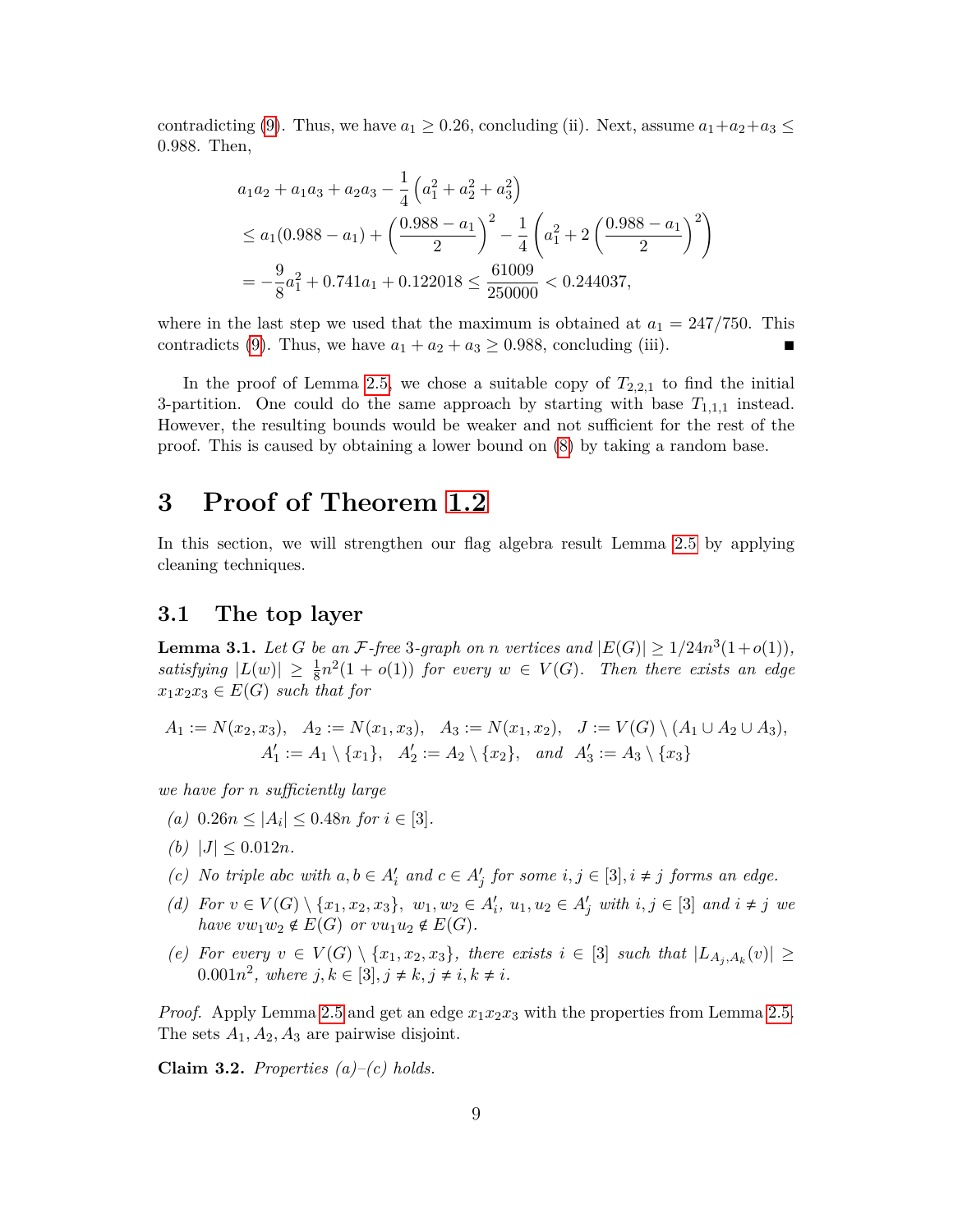<span id="page-9-1"></span>

Figure 2: Situation in Claim [3.2.](#page-8-1)



Figure 3: Situation in Claim [3.3.](#page-9-0)

*Proof.* Note that (*a*) and (*b*) hold by Lemma [2.5.](#page-6-1) To prove (*c*), assume that there exists  $abc \in E(G)$  with  $a, b \in A'_i$  and  $c \in A'_j$  for some  $i, j \in [3], i \neq j$ . Let  $k \in [3], k \neq i, k \neq j$ . See Figure [2](#page-9-1) for an illustration. Now,

$$
x_i x_j x_k, abc, x_j x_k a, x_j x_k b, cx_i x_k \in E(G).
$$

Therefore *G* contains a copy of  $L_2$  on  $\{x_1, x_2, x_3, a, b, c\}$ , a contradiction.

<span id="page-9-0"></span>**Claim 3.3.** *Property (d) holds.*

*Proof.* Towards contradiction, assume that there exists  $v \in V(G) \setminus \{x_1, x_2, x_3\}, w_1, w_2 \in$  $A'_i, u_1, u_2 \in A'_j$  for  $i, j \in [3]$  with  $i \neq j$  such that  $vw_1w_2 \in E(G)$  and  $vu_1u_2 \in E(G)$ . Let  $k \in [3], k \neq i, k \neq j$ . See Figure [3](#page-9-1) for an illustration. Now,  $\{x_1, x_2, x_3, v, u_1, u_2, w_1, w_2\}$ spans a copy of *L*<sup>7</sup> because

$$
x_i x_j x_k, v w_1 w_2, v u_1 u_2, x_j x_k w_1, x_j x_k w_2, x_i x_k u_1, x_i x_k u_2 \in E(G).
$$

However,  $L_7 \in \mathcal{F}$  by Lemma [2.3,](#page-3-1) contradicting that *G* is  $\mathcal{F}$ -free.

**Claim 3.4.** *Property (e) holds.*

*Proof.* Let  $v \in V(G) \setminus \{x_1, x_2, x_3\}$ . Towards contradiction, assume

$$
|L_{A_1,A_2}(v)| < 0.001n^2 \quad \text{and} \quad |L_{A_1,A_3}(v)| < 0.001n^2 \quad \text{and} \quad |L_{A_2,A_3}(v)| < 0.001n^2.
$$

By property (*d*), there exists  $i \in [3]$  such that  $|L_{A_j'}(v)| = |L_{A_k'}(v)| = 0$  for  $j, k \in$  $[3] \setminus \{i\}$  with  $j \neq k$ . Note, that  $|L_{A_i}(v)| \leq |A_i|^2/4$ , since  $L_{A_i}(v)$  is triangle-free, because otherwise there was a copy of  $K_4^-$  in *G*. We have

$$
|L(v)| \le |J| \cdot n + |L_{A_1, A_2}(v)| + |L_{A_2, A_3}(v)| + |L_{A_1, A_3}(v)|
$$
  
+ |L\_{A\_1}(v)| + |L\_{A\_2}(v)| + |L\_{A\_3}(v)|  

$$
\le |J| \cdot n + 0.003n^2 + \frac{|A_i|^2}{4} + 2n \le 0.012n^2 + 0.003n^2 + 0.06n^2 + 2n
$$
  
< 0.08n<sup>2</sup>(1 + o(1)),

contradicting the assumption  $|L(v)| \geq \frac{1}{8}n^2(1 + o(1))$ . Note that we used  $|A_i| \leq 0.48n$ and  $|J| \leq 0.012n$  from properties (*a*) and (*b*).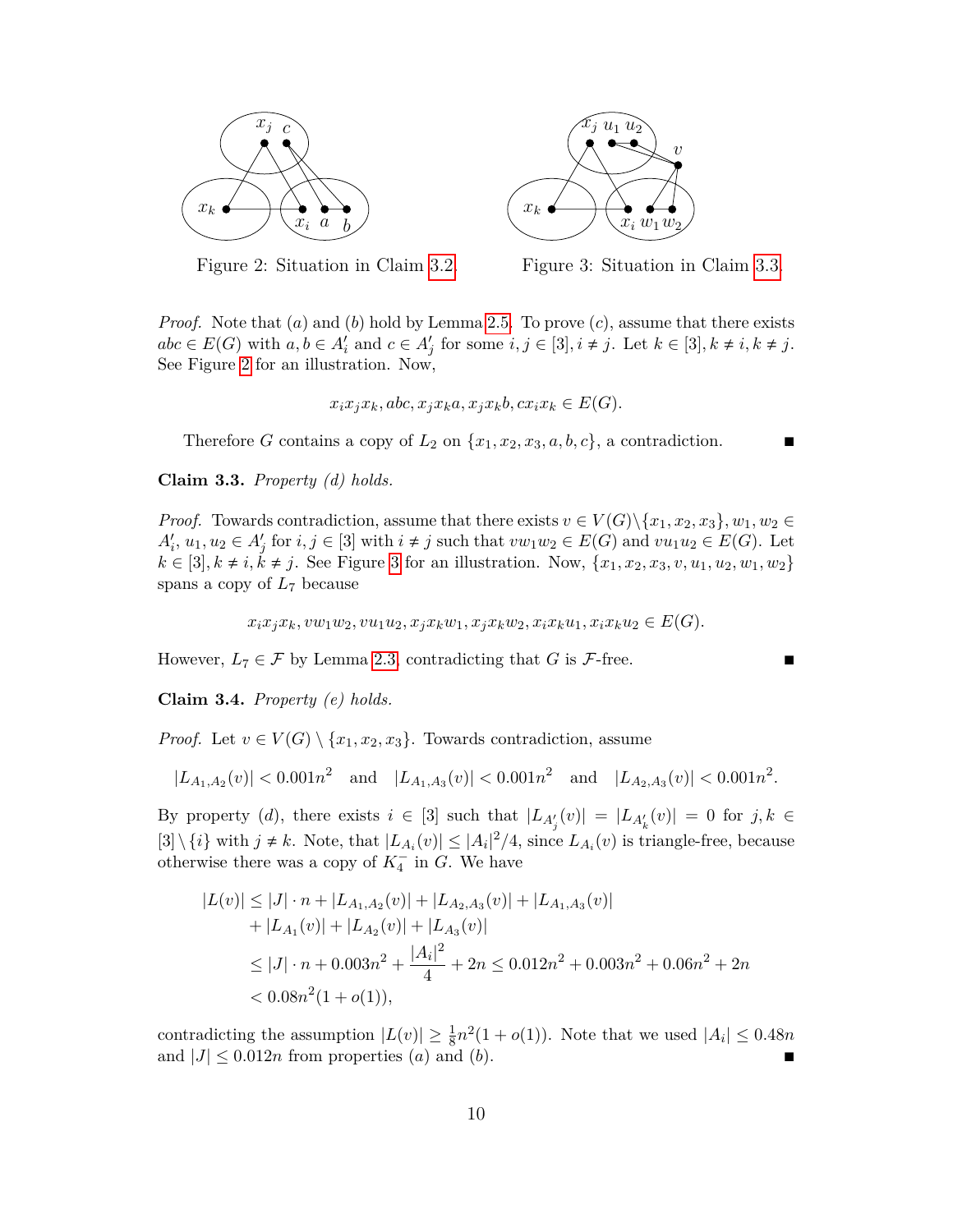<span id="page-10-0"></span>

Figure 6: Case 4.

This completes the proof of Lemma [3.1.](#page-8-2)

<span id="page-10-1"></span>**Lemma 3.5.** Let  $n \in \mathbb{N}$  be sufficiently large and let G be an F-free 3-graph on n *vertices and*  $|E(G)| \ge 1/24n^3(1+o(1))$ *, satisfying*  $|L(w)| \ge \frac{1}{8}n^2(1+o(1))$  *for every*  $w \in V(G)$ *. Then there exists a vertex partition*  $V(G) = X_1 \cup X_2 \cup X_3$  *with*  $|X_i| \geq 0.26n$ *for*  $i \in [3]$  *such that no triple abc with*  $a, b \in X_i$  *and*  $c \in X_j$  *for some*  $i, j \in [3]$  *with*  $i \neq j$  *forms an edge.* 

*Proof.* Let  $x_1x_2x_3 \in E(G)$  be an edge with the properties from Lemma [3.1.](#page-8-2) By property (e) we can partition  $J = J_1 \cup J_2 \cup J_3$  such that for every  $v \in J_i$  we have  $|L_{A_j,A_k}(v)| \geq 0.001n^2$ , where  $j, k \in [3], j \neq k, j \neq i, k \neq i$ . Set  $X_i := A_i \cup J_i$ . Note that by properties (c) and (e) for every  $v \in X_i \setminus \{x_i\}$  we have  $|L_{A_j, A_k}(v)| \ge 0.001n^2$ , where  $j, k \in [3], j \neq k, j \neq i, k \neq i$ . Further, by property (a) and definition of  $X_i$  we have  $|X_i| \geq 0.26n$  for *n* large enough.

Towards contradiction, assume that there exists  $a, b \in X_1$  and  $c \in X_2$  with  $abc \in$ *E*(*G*). For each *a, b, c* we find their neighbors in  $A_1 \cup A_2 \cup A_3$  that put them to *J*<sub>1</sub> and *J*2. These neighbors are in *A*1∪*A*2∪*A*<sup>3</sup> because they were adjacent to some of *x*1*, x*2*, x*3. This will eventually form one of the forbidden subgraphs. We will distinguish cases depending on how  $a, b, c$  coincide with  $x_1, x_2, x_3$ .

**Case 1:**  $a, b \neq x_1$  and  $c \neq x_2$ . Since

 $|L_{A_2,A_3}(a)| \ge 0.001n^2$ ,  $|L_{A_2,A_3}(b)| \ge 0.001n^2$  and  $|L_{A_a,A_3}(c)| \ge 0.001n^2$ ,

there exists distinct vertices  $a_3, b_3, c_3 \in A_3, a_2, b_2 \in A_2 \setminus \{c\}$  and  $c_1 \in A_1 \setminus \{a, b\}$  such that  $aa_2a_3$ ,  $bb_2b_3$ ,  $cc_1c_3 \in E(G)$ . See Figure [4](#page-10-0) for an illustration. We have

 $x_1x_2x_3, abc, aa_2a_3, bb_2b_3, cc_1c_3, c_1x_2x_3, a_2x_1x_3, b_2x_1x_3, c_3x_1x_2, b_3x_1x_2, a_3x_1x_2 \in E(G),$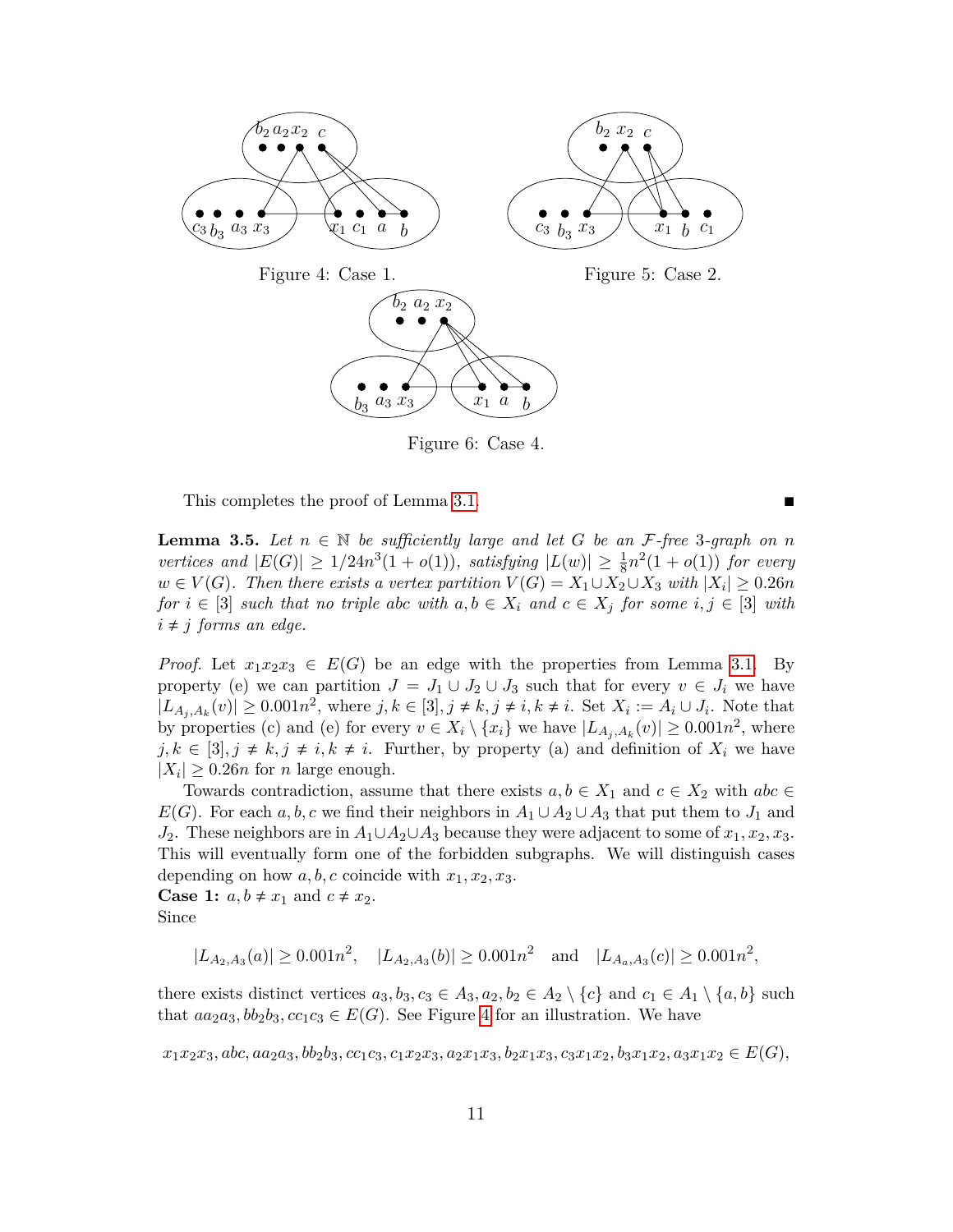and therefore the vertices  $\{x_1, x_2, x_3, a, b, c, c_1, a_2, b_2, a_3, b_3, c_3\}$  span a copy of  $L_{10}$ , a contradiction.

**Case 2:**  $a = x_1$  and  $c \neq x_2$ .

By property (*d*), there exists distinct vertices  $b_3, c_3 \in A_3, b_2 \in A_2 \setminus \{c\}$  and  $c_1 \in$  $A_1 \setminus \{a, b\}$  such that  $bb_2b_3$ ,  $cc_1c_3 \in E(G)$ . See Figure [5](#page-10-0) for an illustration. We have

 $x_1x_2x_3, x_1bc, bb_2b_3, cc_1c_3, c_1x_2x_3, b_2x_1x_3, c_3x_1x_2, b_3x_1x_2 \in E(G),$ 

and therefore the vertices  $\{x_1, x_2, x_3, b, c, c_1, b_2, b_3, c_3\}$  span a copy of  $L_9$ , a contradiction.

**Case 3:**  $b = x_1$  and  $c \neq x_2$ .

This case is similar to Case 2.

**Case 4:**  $a, b \neq x_1$  and  $c = x_2$ .

By property (*d*), there exists distinct vertices  $a_3, b_3 \in A_3, a_2, b_2 \in A_2 \setminus \{c\}$  such that  $aa_2a_3, bb_2b_3 \in E(G)$ . See Figure [6](#page-10-0) for an illustration. We have

 $x_1x_2x_3, abx_2, aa_2a_3, bb_2b_3, a_2x_1x_3, b_2x_1x_3, b_3x_1x_2, a_3x_1x_2 \in E(G),$ 

and therefore the vertices  $\{x_1, x_2, x_3, a, b, a_2, b_2, a_3, b_3\}$  span a copy of  $L_8$ , a contradiction.

**Case 5:**  $a = x_1$  and  $c = x_2$ . This means that  $b \in N(x_1, x_2) = A_3$ , contradicting  $b \in X_1$ . **Case 6:**  $b = x_1$  and  $c = x_2$ . This case is similar to case 5.

We conclude that for  $a, b \in X_1, c \in X_3$ , we have  $abc \notin E(G)$ . Similarly, for  $a, b \in$  $X_i, c \in X_j$  with  $i \neq j$ , we have  $abc \notin E(G)$ .

 $\blacksquare$ 

#### **3.2 The asymptotic result**

In this subsection we will prove Theorem [2.4.](#page-5-0) We first observe that an extremal  $\mathcal{F}\text{-free}$ 3-graph satisfies a minimum degree condition.

<span id="page-11-0"></span>**Lemma 3.6.** *Let G be an F*-free 3-graph and  $v \in V(G)$ . Denote  $G_{u,v}$  the 3-graph *constructed from G by adding a copy w of v and deleting u, i.e.*

 $V(G_{u,v}) = V(G) \cup \{w\} \setminus \{u\}, \quad E(G_{u,v}) = E(G[V(G) \setminus \{u\}]) \cup \{wab \mid abv \in E(G)\}.$ 

*Then,*  $G_{u,v}$  *is also*  $\mathcal{F}\text{-}free$ .

*Proof.* Towards contradiction assume that  $G_{u,v}$  does contain a copy of some  $F \in \mathcal{F}$ . Since *G* is *F*-free, this copy *F*<sup> $\prime$ </sup> of *F* contains the vertices *v* and *w*. *F*<sup> $\prime$ </sup> − *w* is a subgraph of *G* and thus *F*-free, in particular  $F' - w \notin F$ . Thus, there exists a set of triangles shape T of positive measure such that for  $T \in \mathcal{T}$  and  $\varepsilon > 0$  there exists a point set  $P = P(T, \varepsilon) \subseteq \mathbb{R}^2$  with  $F' - w$  being isomorphic to  $G(P, T, \varepsilon)$ . Construct a new point set *P*<sup> $\prime$ </sup> from *P*(*T*,  $\varepsilon$ ) by adding a new point *p<sub>w</sub>* close enough to the point corresponding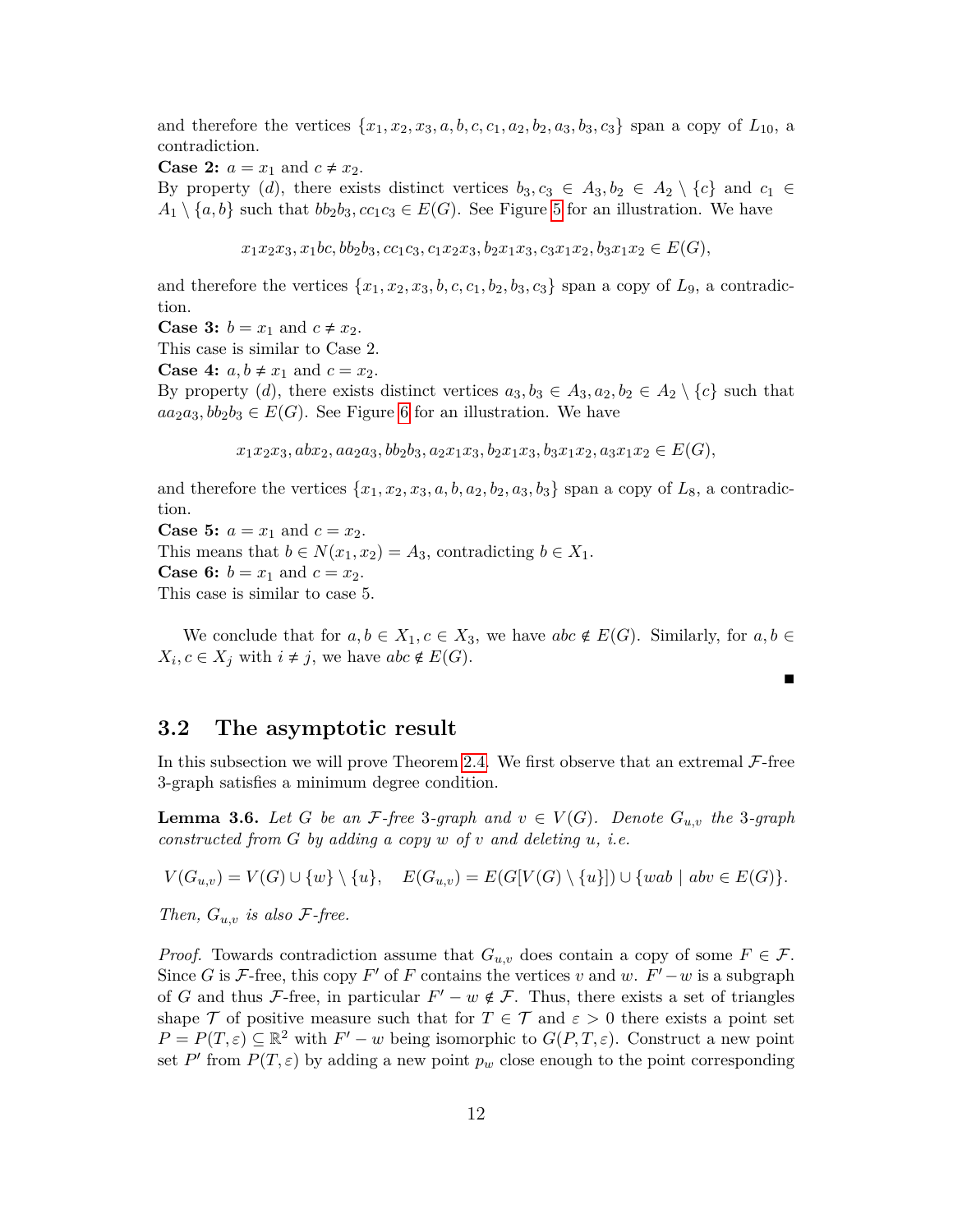to *v*. This guarantees that *v* and  $p_w$  have the same linkgraph in  $G(P', T, \varepsilon)$  and that there is no edge in  $G(P',T,\varepsilon)$  containing both  $p_w$  and v. Now,  $G(P',T,\varepsilon)$  contains a copy of *F*, contradicting that  $F \in \mathcal{F}$ .

<span id="page-12-0"></span>**Lemma 3.7.** *Let G be an extremal* F*-free* 3*-graph on n vertices. Then for every*  $w \in V(G)$ , we have  $|L(w)| \geq \frac{1}{8}n^2(1+o(1)).$ 

*Proof.* Assume that there exists  $u \in V(G)$  with  $|L(u)| < \frac{1}{8}$  $\frac{1}{8}n^2 - n^{3/2}$  for *n* sufficiently large. Let  $v \in V(G)$  be a vertex maximizing  $|L(v)|$ . The 3-graph  $G_{u,v}$  is F-free by Lemma [3.6](#page-11-0) and has more edges than *G*:

$$
|E(G_{u,v})| - |E(G)| \ge -|L(u)| + |L(v)| - d(v,u) \ge -\frac{1}{8}n^2 + n^{3/2} + \frac{3|E(G)|}{n} - n
$$
  

$$
\ge -\frac{1}{8}n^2 + n^{3/2} + \frac{3|E(S(n))|}{n} - n \ge -\frac{1}{8}n^2 + n^{3/2} + \frac{1}{8}n^3 - O(n \log n) > 0,
$$

for *n* sufficiently large. This contradicts the extremality of *G*. Thus for every  $w \in V(G)$ , we have  $|L(w)| \ge \frac{1}{8}n^2 - n^{3/2} = \frac{1}{8}$  $\frac{1}{8}n^2(1+o(1)).$ 

*Proof of Theorem [2.4.](#page-5-0)* For the lower bound, we have

$$
\operatorname{ex}(n, \mathcal{F}) \ge e(S(n)) = \frac{1}{24}n^3(1 + o(1)).
$$

For the upper bound, let  $n_0$  be large enough such that the following reasoning holds. For  $n \geq n_0$ ,  $ex(n, \mathcal{F}) \leq 0.251\binom{n}{3}$  by [\(6\)](#page-5-1). We will prove by induction on *n* that  $ex(n, \mathcal{F}) \leq$  $\frac{1}{24}n^3 + n \cdot n_0^2$ . This trivially holds for  $n \leq n_0$ , because

$$
\mathrm{ex}(n,\mathcal{F}) \le \binom{n}{3} \le \frac{1}{24}n^3 + n \cdot n_0^2.
$$

For  $n_0 \leq n \leq 4n_0$ , we have

$$
ex(n, \mathcal{F}) \le 0.251 \binom{n}{3} \le \frac{1}{24}n^3 + 0.001 \frac{n^3}{6} \le \frac{1}{24}n^3 + n \cdot n_0^2.
$$

Now, let *G* be an extremal *F*-free 3-graph on  $n \geq 4n_0$  vertices. By Lemma [3.7](#page-12-0) we have  $|L(w)| \geq \frac{1}{8}n^2(1 + o(1))$  for every  $w \in V(G)$ . Therefore, the assumptions for Lemma [3.5](#page-10-1) hold. Take a vertex partition  $V(G) = X_1 \cup X_2 \cup X_2$  with the properties from Lemma [3.5.](#page-10-1) Now, for all  $i \in [3]$ ,  $|X_i| \ge 0.26n \ge n_0$  and since  $G[X_i]$  is F-free, we have

$$
e(G[X_i]) \le \frac{1}{24}|X_i|^3 + |X_i| \cdot n_0^2
$$

by the induction assumption. We conclude

$$
e(G) \le |X_1||X_2||X_3| + \sum_{i=1}^3 e(G[X_i]) \le |X_1||X_2||X_3| + n \cdot n_0^2 + \frac{1}{24} \sum_{i=1}^3 |X_i|^3
$$
  

$$
\le \frac{1}{24}n^3 + n \cdot n_0^2,
$$

П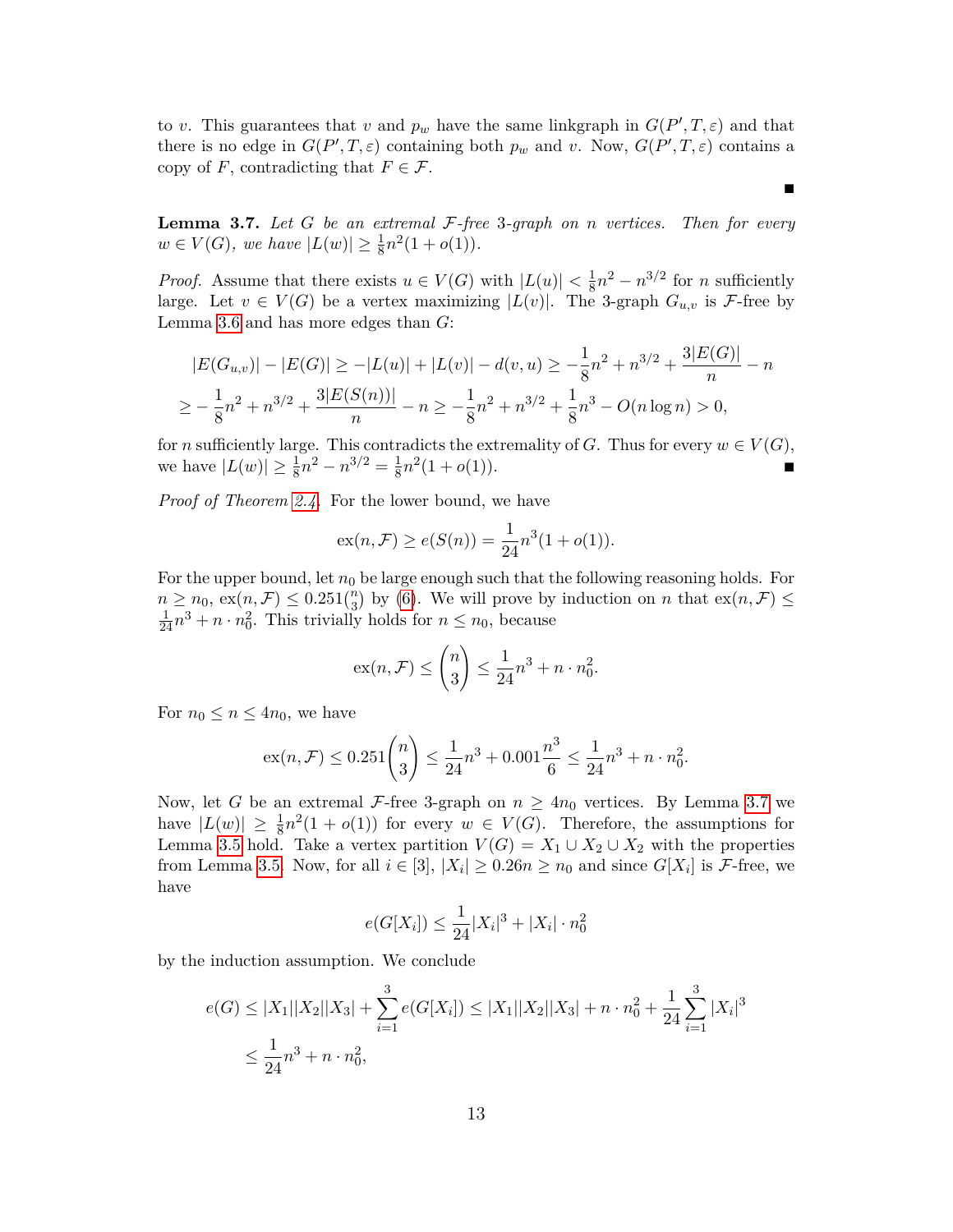where in the last step we used that the function  $g(x_1, x_2, x_3) := x_1 x_2 x_3 + 1/24(x_1^3 + x_2^3 + x_3^4)$  $x_3^3$ ) with domain  $\{(x_1, x_2, x_3) \in [0.26, 0.48]^3 : x_1 + x_2 + x_3 = 1\}$  archives its maximum at  $x_1 = x_2 = x_3 = 1/3$ . This can be verified quickly using basic calculus or simply by using a computer, we omit the details.

Analyzing the previous proof actually gives a stability result.

<span id="page-13-2"></span>**Lemma 3.8.** Let G be an F-free 3-graph on *n* vertices and  $|E(G)| = 1/24n^3(1+o(1)),$ satisfying  $|L(w)| \geq \frac{1}{8}n^2(1+o(1))$  *for every*  $w \in V(G)$ *. Then G has a vertex partition*  $V(G) = X_1 \cup X_2 \cup X_2$  *such that* 

- $|X_i| = \frac{n}{3}$  $\frac{n}{3}(1+o(1))$  *for every*  $i \in [3]$ *,*
- *there is no edge*  $e = xyz$  *with*  $x, y \in X_i$  *and*  $z \notin X_i$  *for*  $i \in [3]$ *.*

*Proof.* Take a vertex partition  $V(G) = X_1 \cup X_2 \cup X_2$  from Lemma [3.5.](#page-10-1) Since  $G[X_i]$  is *F*-free, we have by Theorem [2.4](#page-5-0) that  $e(G[X_i]) \leq \frac{1}{24} |X_i|^3 (1 + o(1))$ . Now, again

$$
\frac{1}{24}n^3(1+o(1)) = e(G) \le |X_1||X_2||X_3| + \sum_{i=1}^3 e(G[X_i])
$$
  

$$
\le |X_1||X_2||X_3| + \frac{1}{24} \sum_{i=1}^3 |X_i|^3(1+o(1)).
$$

Again, since the polynomial *g* with domain  $\{(x_1, x_2, x_3) \in [0.26, 0.48]^3 : x_1 + x_2 + x_3 =$ 1} achieves its unique maximum at  $x_1 = x_2 = x_3 = 1/3$ , we get  $|X_i| = (1/3 + o(1))n$ .

#### **3.3 The exact result**

<span id="page-13-0"></span>**Lemma 3.9.** Let  $T \in \mathcal{T}_{\mathcal{F}}$  and  $P \subseteq \mathbb{R}^2$  be a point set. Denote  $G = G(P, T, \varepsilon(T))$ . For *every*  $u, v \in V(G)$  *there exists a point set*  $P'$  *such that*  $G_{u,v} = G(P', T, \varepsilon(T))$ *.* 

*Proof.* Let  $u, v \in V(G)$ . Construct P' from P by removing the point corresponding to *u* and adding a point close enough to the point corresponding to *v*. This point set satisfies  $G_{u,v} = G(P', T, \varepsilon(T)).$ 

<span id="page-13-1"></span>**Lemma 3.10.** *Let*  $T \in \mathcal{T}_{\mathcal{F}}$  *be a triangle shape and let*  $P \subseteq \mathbb{R}^2$  *be an n-element point set maximizing the number of triangles being*  $\varepsilon(T)$ -similar to *T.* Denote  $G = G(P, T, \varepsilon(T))$ *. Then for every*  $w \in V(G)$ *, we have*  $|L(w)| \geq \frac{1}{8}n^2(1+o(1))$ *.* 

*Proof.* We have that *G* is *F*-free. Assume that there exists  $u \in V(G)$  with

$$
|L(u)| < \frac{1}{8}n^2 - n^{3/2}.
$$

Let  $v \in V(G)$  be a vertex maximizing  $|L(v)|$ . By Lemma [3.9](#page-13-0) there exists a point set P' such that  $G_{u,v} = G(P', T, \varepsilon(T))$ . We have  $|E(G_{u,v})| > |E(G)|$  by the same calculation as in the proof of Lemma [3.7.](#page-12-0) This contradicts the maximality of *P*.

Now, we will strengthen the previous stability result.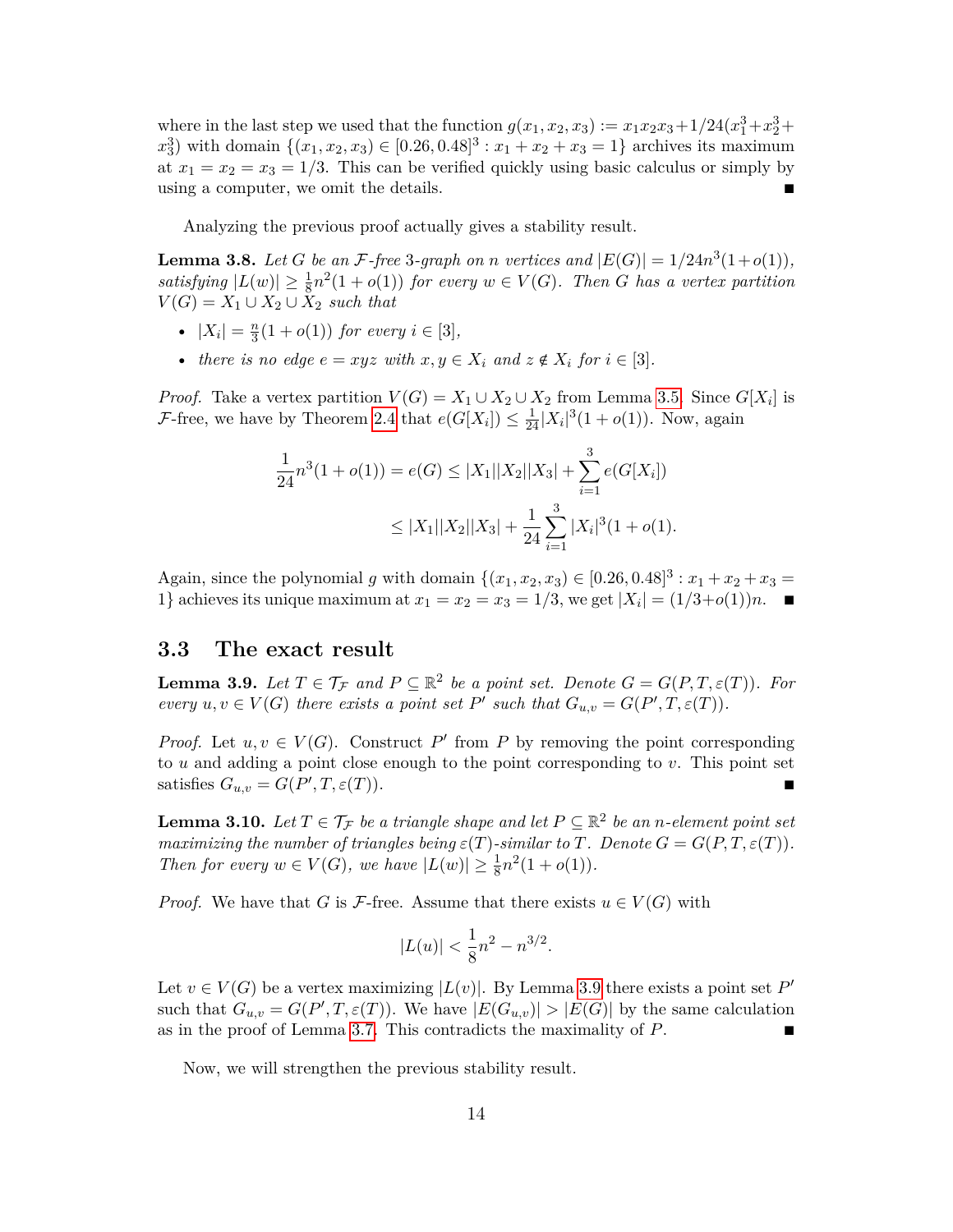**Lemma 3.11.** Let  $T \in \mathcal{T}_{\mathcal{F}}$ . There exists  $n_0$  such that for every  $n \geq n_0$  the following *holds.* Let P be an *n*-element point set maximizing the number of triangles being  $\varepsilon(T)$ *similar to T.* Then, the 3-graph  $G = G(P, T, \varepsilon(T))$  has a vertex partition  $V(G)$  $X_1$  ∪  $X_2$  ∪  $X_2$  *such that* 

- *(i) there is no edge*  $e = xyz$  *with*  $x, y \in X_i$  *and*  $z \notin X_i$  *for*  $i \in [3]$ *,*
- *(ii)*  $xyz \in E(G)$  *for*  $x \in X_1, y \in X_2, z \in X_3$ ,
- <span id="page-14-0"></span> $(iii)$   $|X_i| - |X_j| \leq 1$  *for all*  $i, j \in [3]$ *.*

*Proof.* By Lemma [3.10,](#page-13-1) for every  $w \in V(G)$ ,  $|L(w)| \geq \frac{1}{8}n^2(1+o(1))$ . Further, we have

$$
e(G) \ge e(S(n)) = \frac{1}{4} {n \choose 3} (1 + o(1)).
$$

Therefore, the assumptions from Lemma [3.8](#page-13-2) hold. Let  $V(G) = X_1 \cup X_2 \cup X_3$  be a partition having the properties from Lemma [3.8.](#page-13-2) Towards contradiction, assume that there exists  $x \in X_1, y \in X_2, z \in X_3$  with  $xyz \notin E(G)$ . For  $i \in [3]$ , let  $P_i$  be the point set corresponding to the set  $X_i$ . We have,

$$
e(G[X_i]) = e(G(P_i, T, \varepsilon(T)).
$$

Construct a new point set  $P'$  by taking a large enough triangle of shape  $T$  and placing each of the point sets  $P_i$  close to one of the three vertices of  $T$ . Using condition (i), this new point set  $P'$  satisfies

$$
e(G(P',T,\varepsilon(T))) = |X_1||X_2||X_3| + \sum_{i=1}^3 e(G(P_i,T,\varepsilon(T)))
$$
  
=  $|X_1||X_2||X_3| + \sum_{i=1}^3 e(G[X_i]) > e(G),$ 

contradicting the maximality of *P*. Therefore, for all  $x \in X_1, y \in X_2, z \in X_3$  we have  $xyz \in E(G)$ . By Theorem [2.4,](#page-5-0) we have

$$
\frac{e(G[X_1])}{\binom{|X_1|}{3}} = \frac{1}{4} + o(1) \quad \text{ and } \quad \frac{e(G[X_2])}{\binom{|X_2|}{3}} = \frac{1}{4} + o(1).
$$

Next, towards contradiction, assume that without loss of generality  $|X_1| \geq |X_2| + 2$ . Let  $v_1 \in X_1$  be minimizing  $|L_{X_1}(v_1)|$  and let  $v_2 \in X_2$  be maximizing  $|L_{X_2}(v_2)|$ . By the choice of  $v_1$  and  $v_2$ ,

$$
|L_{X_1}(v_1)| \le \frac{3e(G[X_1])}{|X_1|}
$$
 and  $|L_{X_2}(v_2)| \ge \frac{3e(G[X_2])}{|X_2|}$ .

The hypergraph  $G_{v_1,v_2}$  is still F-free by Lemma [3.6](#page-11-0) and has more edges than  $G$ :

$$
|E(G_{v_1,v_2})| - |E(G)| = |X_1||X_3| + |L_{X_2}(v_2)| - |L_{X_1}(v_1)| - |X_2||X_3| - |X_3|
$$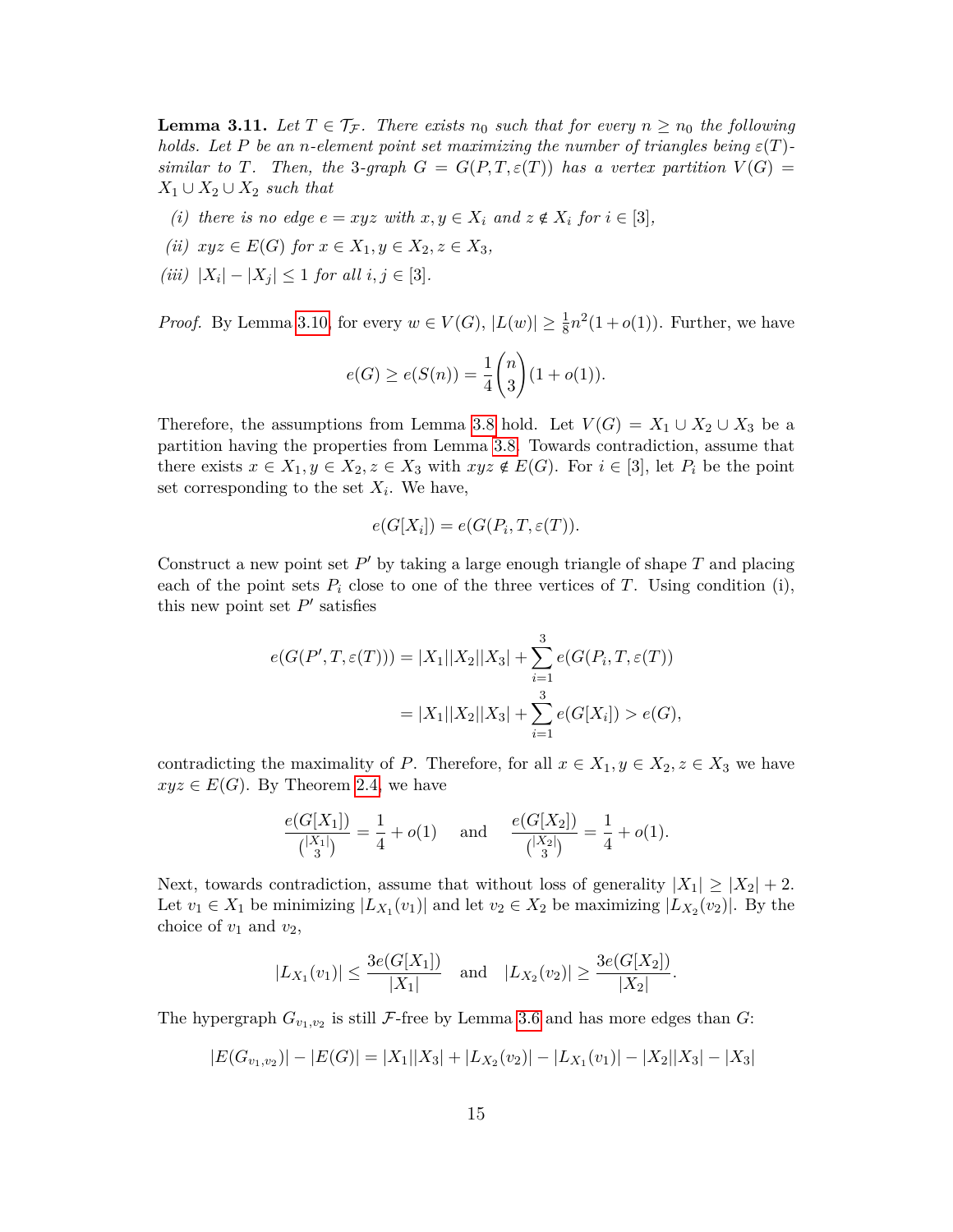$$
\geq \frac{3e(G[X_2])}{|X_2|} - \frac{3e(G[X_1])}{|X_1|} + |X_3|(|X_1| - |X_2| - 1)
$$
  
\n
$$
= \frac{3|e(G[X_2])|X_1| - 3e(G[X_1])|X_2|}{|X_1||X_2|} + |X_3|(|X_1| - |X_2| - 1)
$$
  
\n
$$
= \left(\frac{1}{4} + o(1)\right) \frac{3\binom{|X_2|}{3}|X_1| - 3\binom{|X_1|}{3}|X_2|}{|X_1||X_2|} + |X_3|(|X_1| - |X_2| - 1)
$$
  
\n
$$
\geq \left(\frac{1}{8} + o(1)\right) \frac{|X_2|^3|X_1| - |X_1|^3|X_2|}{|X_1||X_2|} + |X_3|(|X_1| - |X_2| - 1)
$$
  
\n
$$
= \left(\frac{1}{8} + o(1)\right) (|X_2|^2 - |X_1|^2) + |X_3|(|X_1| - |X_2| - 1)
$$
  
\n
$$
= (|X_1| - |X_2|) (|X_3| - (|X_1| + |X_2|) (\frac{1}{8} + o(1)) - |X_3|
$$
  
\n
$$
= (|X_1| - |X_2|) (\frac{n}{4} + o(n)) - |X_3| \geq n (\frac{1}{2} + o(1)) - (\frac{1}{3} + o(1)) n > 0.
$$

■

### **3.4 Proof of Theorem [1.4](#page-2-0)**

Let  $T \in \mathcal{T}_{\mathcal{F}}$  and P be an *n*-element point set maximizing the number of triangles being  $\varepsilon(T)$ -similar to *T*. Denote  $G = G(P, T, \varepsilon(T))$ . By Lemma [3.11,](#page-14-0) the 3-graph *G* has a vertex partition  $V(G) = X_1 \cup X_2 \cup X_2$  such that  $|X_i| - |X_j| \leq 1$  for all  $i, j \in [3]$  and there is no edge  $e = xyz$  with  $xy \in X_i$  and  $z \notin X_i$  for  $i \in [3]$ . Since the sets  $X_1, X_2, X_3$ correspond to point sets of the same sizes, we have  $e(G[X_i]) \leq h(|X_i|, T, \varepsilon(T))$  for *i* ∈ [3]. Let *a* =  $|X_1|$ , *b* =  $|X_2|$  and *c* =  $|X_3|$ . Now,

$$
h(n, T, \varepsilon(T)) = e(G) \le a \cdot b \cdot c + e(G[X_1]) + e(G[X_2]) + e(G[X_3])
$$
  
 
$$
\le a \cdot b \cdot c + h(a, T, \varepsilon(T)) + h(b, T, \varepsilon(T)) + h(c, T, \varepsilon(T)).
$$

It remains to show

$$
h(n, T, \varepsilon(T)) \ge a \cdot b \cdot c + h(a, T, \varepsilon(T)) + h(b, T, \varepsilon(T)) + h(c, T, \varepsilon(T)).
$$

There exists point sets  $P_a, P_b, P_c \subseteq \mathbb{R}^2$  of sizes  $a, b, c$  respectively, such that

$$
e(G(P_a, T, \varepsilon(T))) = h(a, T, \varepsilon(T)), \qquad e(G(P_b, T, \varepsilon(T))) = h(b, T, \varepsilon(T))
$$
  
and 
$$
e(G(P_c, T, \varepsilon(T))) = h(c, T, \varepsilon(T)).
$$

Note that we can assume that  $\text{diam}(P_a) = 1$ ,  $\text{diam}(P_b) = 1$  and  $\text{diam}(P_c) = 1$ , where diam(*Q*) of a point set *Q* is the largest distance between two points in the point set. By arranging the three point sets  $P_a$ ,  $P_b$ ,  $P_c$  in shape of a large enough triangle *T*, we get a point set *P* such that

$$
h(n, T, \varepsilon(T)) \ge e(G(P, T, \varepsilon(T))) = a \cdot b \cdot c + h(a, T, \varepsilon(T)) + h(b, T, \varepsilon(T)) + h(c, T, \varepsilon(T)),
$$

completing the proof of Theorem [1.4.](#page-2-0)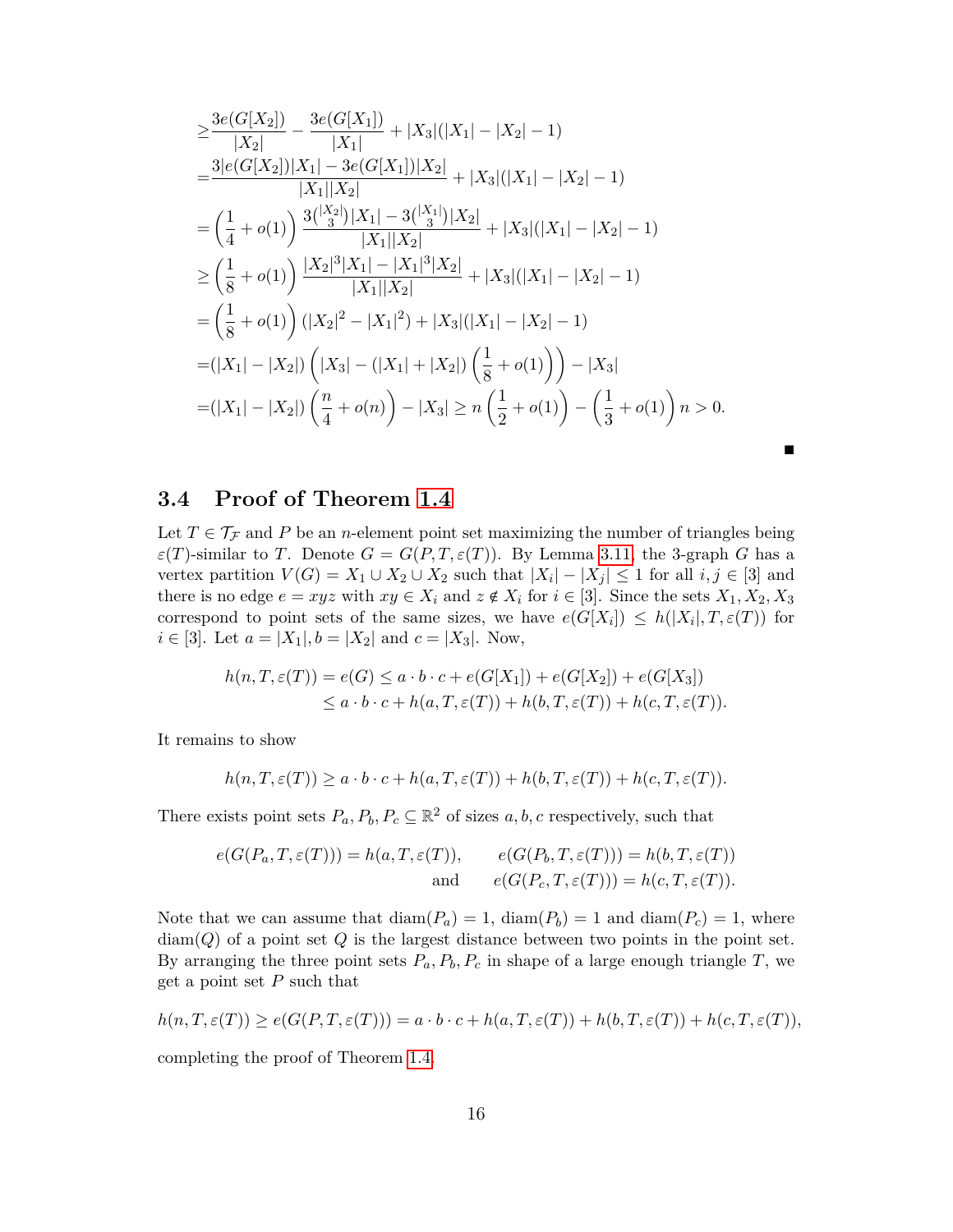#### **3.5 Proof of Corollary [1.5](#page-2-2)**

Let *T* be a triangle shape such that there exists  $\varepsilon(T)$  that [\(2\)](#page-2-3) holds. By Theorem [1.4,](#page-2-0) [\(2\)](#page-2-3) holds for almost all triangles. Take a point set *P* on  $3^{\ell} \ge n_0$  points maximizing the number of triangles being  $\varepsilon(T)$ -similar to *T*. Denote  $H = G(P, T, \varepsilon(T))$ . Note that because of scaling invariance we can assume that  $\text{diam}(P)$  is arbitrary small. By applying [\(2\)](#page-2-3) iteratively, we have

$$
h(3^{\ell+i}, T, \varepsilon(T)) = 3^i \cdot e(H) + 3^{3\ell} \frac{1}{24} \left( 3^{3i} - 3^i \right)
$$
 (10)

for all  $i \geq 0$ .

Now, towards contradiction, assume that there exists a point set  $P' \subseteq \mathbb{R}^2$  of  $3^k$  points such that the number of triangles similar to  $\varepsilon(T)$  is more than  $e(S(3^k))$ . Let  $G =$  $G(P', T, \varepsilon(T))$ . Then,

<span id="page-16-1"></span>
$$
e(G) > e(S(3k)) = \frac{1}{24} (33k - 3k).
$$

Construct a point set  $\overline{P} \subseteq \mathbb{R}^2$  of  $3^{\ell+k}$  points by taking all points  $p_G + p_H$ ,  $p_G \in P'$ ,  $p_H \in$ *P* where addition is coordinate-wise. Let  $\bar{G} := G(\bar{P}, T, \varepsilon(T))$ . Since we can assume that diam( $P'$ ) is arbitrary small,  $\overline{G}$  is the 3-graph constructed from  $G$  by replacing every vertex by a copy of *H*. Now,

$$
e(\bar{G}) = e(G) \cdot 3^{3\ell} + e(H) \cdot 3^k > 3^k \cdot e(H) + 3^{3\ell} \frac{1}{24} \left( 3^{3k} - 3^k \right),
$$

contradicting [\(10\)](#page-16-1). This completes the proof of Corollary [1.5.](#page-2-2)

### <span id="page-16-0"></span>**4 Concluding remarks**

When carefully reading the proof, one can observe that also the following Turán type results hold. Recall that  $\mathcal F$  is the set of forbidden 3-graphs defined in Section [2.2.](#page-3-2)

<span id="page-16-2"></span>**Theorem 4.1.** *The following statements holds.*

(a) There exists  $n_0$  such that for all  $n \geq n_0$ 

$$
ex(n, \mathcal{F}) = a \cdot b \cdot c + ex(a, \mathcal{F}) + ex(b, \mathcal{F}) + ex(c, \mathcal{F}),
$$

*where*  $n = a + b + c$  *and*  $a, b, c$  *are as equal as possible.* 

*(b) Let n be a power of* 3*. Then,*

$$
ex(n, \mathcal{F}) = \frac{1}{24}(n^3 - n).
$$

It would be interesting to prove the Turán type results, Theorem [1.3](#page-1-1) and Theo-rem [4.1,](#page-16-2) for a smaller family of hypergraphs than  $\mathcal F$ . Potentially the following conjecture by Falgas-Ravry and Vaughan could be tackled in a similar way.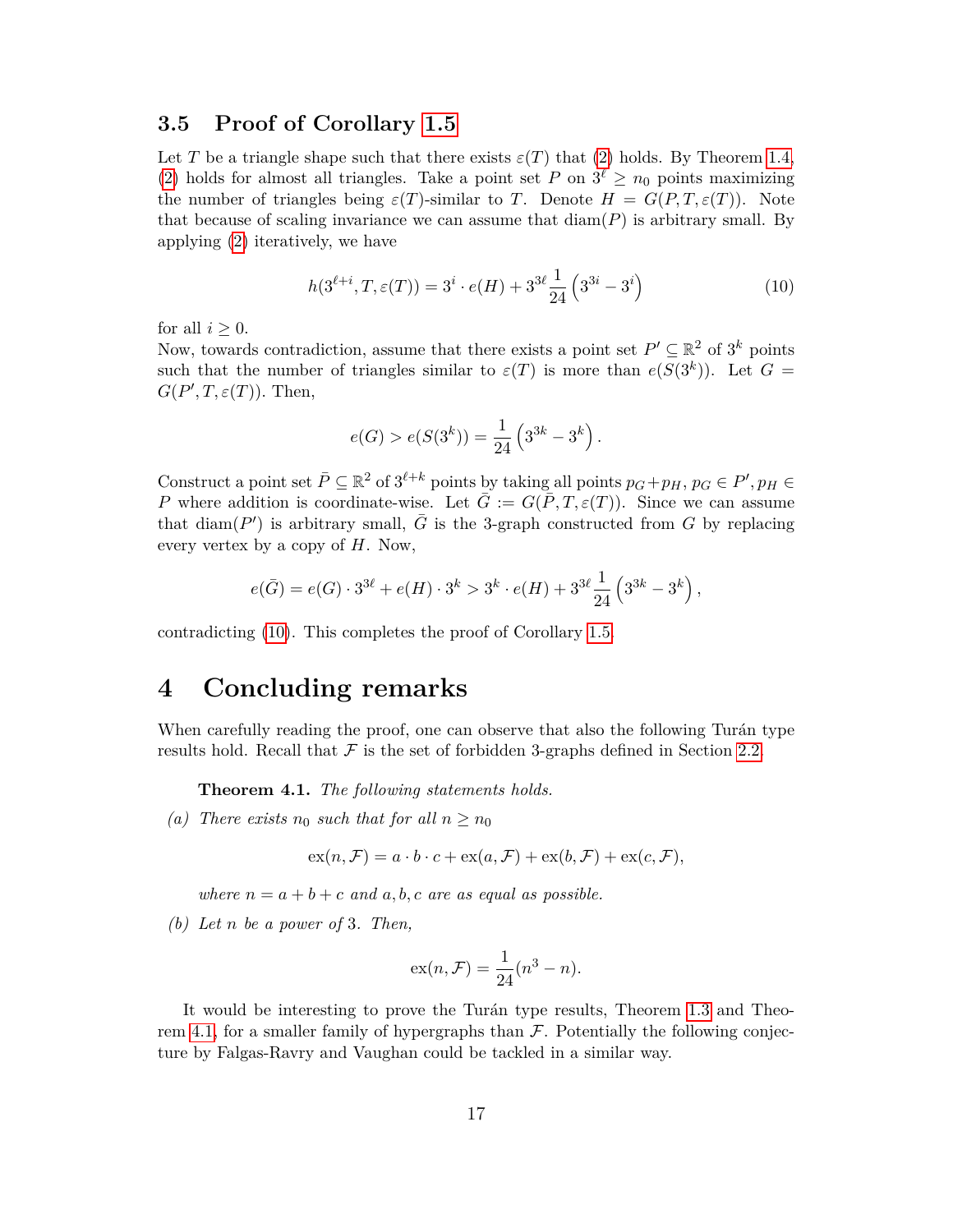<span id="page-17-0"></span>**Conjecture 4.2** (Falgas-Ravry and Vaughan [\[9\]](#page-19-11))**.**

$$
ex(n, \{K_4^-, C_5\}) = \frac{1}{4} \binom{n}{3} (1 + o(1)).
$$

Considering that for our proof it was particularly important that  $K_4^-$  and  $L_2 =$  $\{123, 124, 125, 136, 456\}$  are forbidden, we conjecture that  $S(n)$  has asymptotically the most edges among  $\{K_4^-, L_2\}$ -free 3-graphs.

#### **Conjecture 4.3.**

$$
ex(n, \{K_4^-, L_2\}) = \frac{1}{4} \binom{n}{3} (1 + o(1)).
$$

Note that a standard application of flag algebras on 7 vertices shows

$$
ex(n, \{K_4^-, L_2\}) \le 0.25074 \binom{n}{3}
$$

for *n* sufficiently large.

Theorem [1.3](#page-1-1) determines *h*(*n, T, ε*) asymptotically for almost all triangles *T* and  $\varepsilon > 0$  sufficiently small. It remains open to determine  $h(n, T, \varepsilon)$  for some triangles  $T \in S$ . Bárány and Füredi [\[5\]](#page-19-0) provided asymptotically better bounds stemming from recursive constructions for some of those triangles. Potentially a similar proof technique to ours could be used to determine  $h(n, T, \varepsilon)$  for some of those triangle shapes.

Another interesting question is to change the space, and study point sets in  $\mathbb{R}^3$  or even  $\mathbb{R}^d$  instead of the plane. Given a triangle  $T \in S$ ,  $\varepsilon > 0$ ,  $d \geq 2$  and  $n \in \mathbb{N}$ , denote  $g_d(n, T, \varepsilon)$  the maximum number of triangles in a set of *n* points from  $\mathbb{R}^d$  that are *ε*-similar to a triangle *T*. Being allowed to use one more dimension might help us to find constructions with more triangles being *ε*-similar to *T*.

For an acute triangle  $T$  and  $d = 3$ , we can group the  $n$  points into four roughly equal sized groups and place each group very close to a vertex of a tetrahedron with each face being similar to *T*. For a crafty reader, we are including a cutout that leads to a tetrahedron with all sides being the same triangle in Figure [7](#page-18-0) on the left. Each group can again be split up in the same way. Keep doing this iteratively gives us

$$
g_3(n, T, \varepsilon) \ge \frac{1}{15} n^3 (1 + o(1))
$$

for some  $\varepsilon > 0$ . Note that for almost all acute triangles T,

$$
g_2(n, T, \varepsilon) = h(n, T, \varepsilon) = \frac{1}{24} n^3 (1 + o(1)) < g_3(n, T, \varepsilon).
$$

For *T* being an equilateral triangle and  $d \geq 4$  we can find a better construction. There is a *d*-simplex with all faces forming equilateral triangles. Grouping the *n* points into  $d+1$  roughly equal sized groups and placing each group very close to the vertex of the *d*-simplex and then iterating this, gives us

$$
g_d(n,T,\varepsilon) \ge \sum_{i\ge 1} \left(\frac{n}{(d+1)^i}\right)^3 \binom{d+1}{3} (d+1)^{i-1} (1+o(1)) = \frac{1}{6} \frac{d-1}{d+2} n^3 (1+o(1)).
$$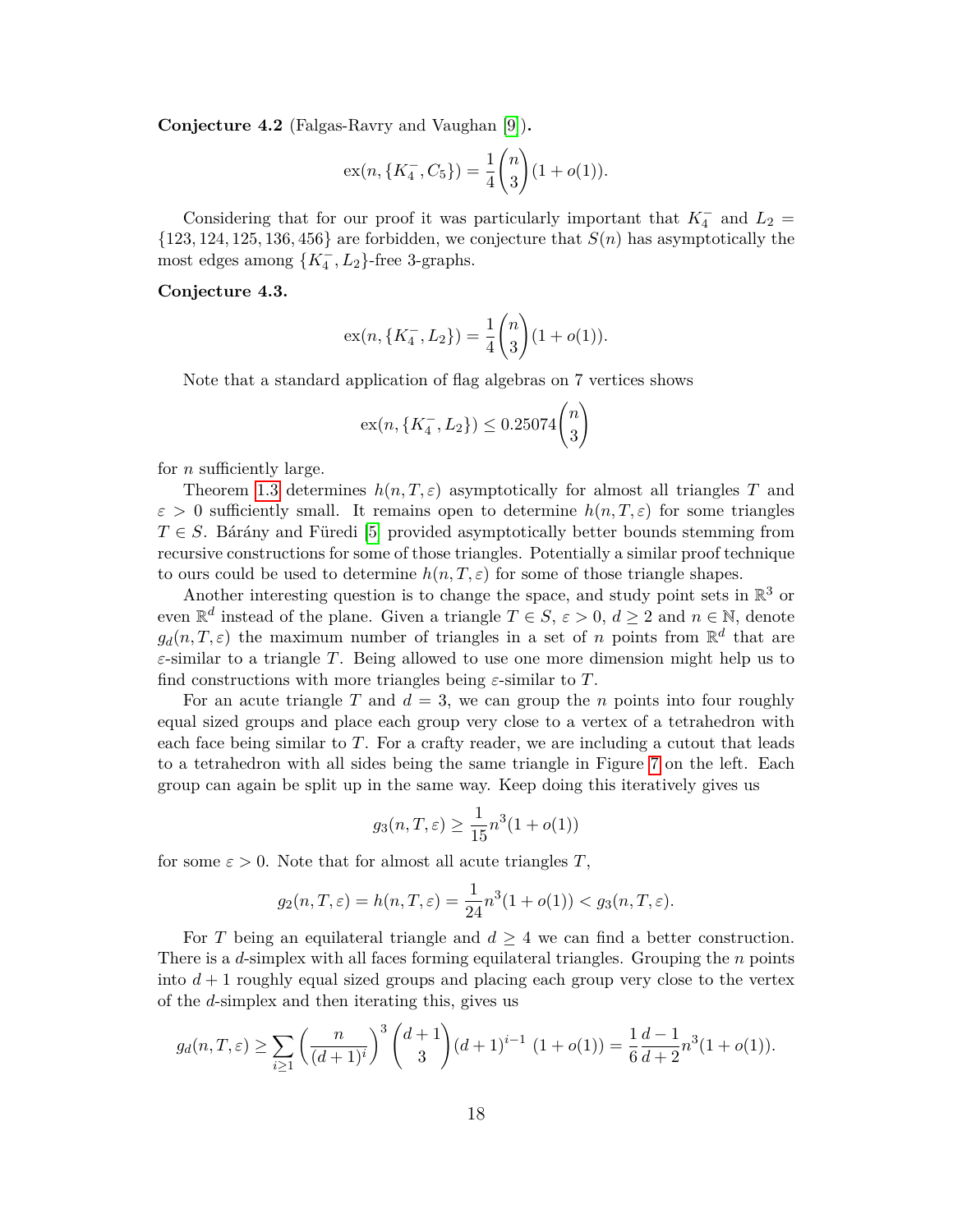<span id="page-18-0"></span>

Figure 7: A cutout of a tetrahedron using an acute triangle on the left. A cutout not giving a tetrahedron coming from an obtuse triangle on the right. Bend along the dashed lines.

The following variation of the problem could also be interesting. We say that two triangles are *ε*-isomorphic if their side lengths are  $a \leq b \leq c$  and  $a' \leq b' \leq c'$  and  $|a - a'|$ ,  $|b - b'|$ ,  $|c - c'| < \varepsilon$ . Maximizing the number of  $\varepsilon$ -isomorphic triangles has the following upper bound. Denote the side lengths of a triangle *T* by *a*, *b*, and *c*. Now color edges of  $K_n$  with colors  $a, b$ , and  $c$  such that the number of rainbow triangles is maximized. Note that rainbow triangles would correspond to triangles isomorphic to *T*, if there exists an embedding of  $K_n$  in some  $R^d$  such that the distances correspond to the colors. The problem of maximizing the number of rainbow triangles in a 3-edge-colored  $K_n$  is a problem of Erdős and Sós (see [\[8\]](#page-19-13)) that was solved by flag algebras [\[2\]](#page-19-10). The asymptotic construction is an iterated blow-up of a properly 3-edgecolored  $K_4$ . Properly 3-edge-colored  $K_4$  can be embedded as a tetrahedron in  $\mathbb{R}^3$ . This gives  $\frac{1}{16}n^3(1+o(1))$  *ε*-isomorphic triangles in  $\mathbb{R}^3$ . This heuristics suggests that increasing the dimension beyond 3 may allow us to embed slightly more *ε*-isomorphic triangles by making it possible to embed more of the iterated blow-up of *K*<sup>4</sup> construction. The number of rainbow triangles the iterated blow-up of a properly 3-edge-colored *K*<sup>4</sup> is  $\frac{1}{15}n^3(1+o(1))$  which is an upper bound on the number of  $\varepsilon$ -isomorphic triangles for any *d*.

In our construction maximizing the number of  $\varepsilon$ -similar triangles for  $d = 3$ , the majority of triangles are actually  $\varepsilon$ -isomorphic. Already for  $d = 3$ , we can embed  $\frac{1}{15}n^3(1+o(1))$  *ε*-similar triangles, which is the upper bound on the number of *ε*isomorphic triangles for any *d*. This suggests that increasing the dimension beyond *d* = 3 may result in only very small increases on the number *ε*-isomorphic triangles or a very different construction is needed.

The above heuristic does not apply to isosceles triangles. Maximizing the number of *ε*-isomorphic triangles would correspond to a 2-edge-coloring of *K<sup>n</sup>* and maximizing the number of induced path on 3 vertices in one of the two colors. The extremal construction is a balanced complete bipartite graph in one color. Increasing the dimension helps with embedding a bigger 2-edge-coloring of  $K_n$  and in turn obtaining larger number of  $\varepsilon$ -isomorphic triangles with  $\frac{1}{8}n^3(1 + o(1))$  being the upper bound.

In general, the number obtuse triangles do not seem to benefit as much from higher dimensions. Embedding three *ε*-similar obtuse triangles on 4 points is not possible for any *d* for almost all obtuse triangles. This contrasts with acute triangles, where 4 points can give four  $\varepsilon$ -isomorphic triangles for dimension at least 3. The reader may